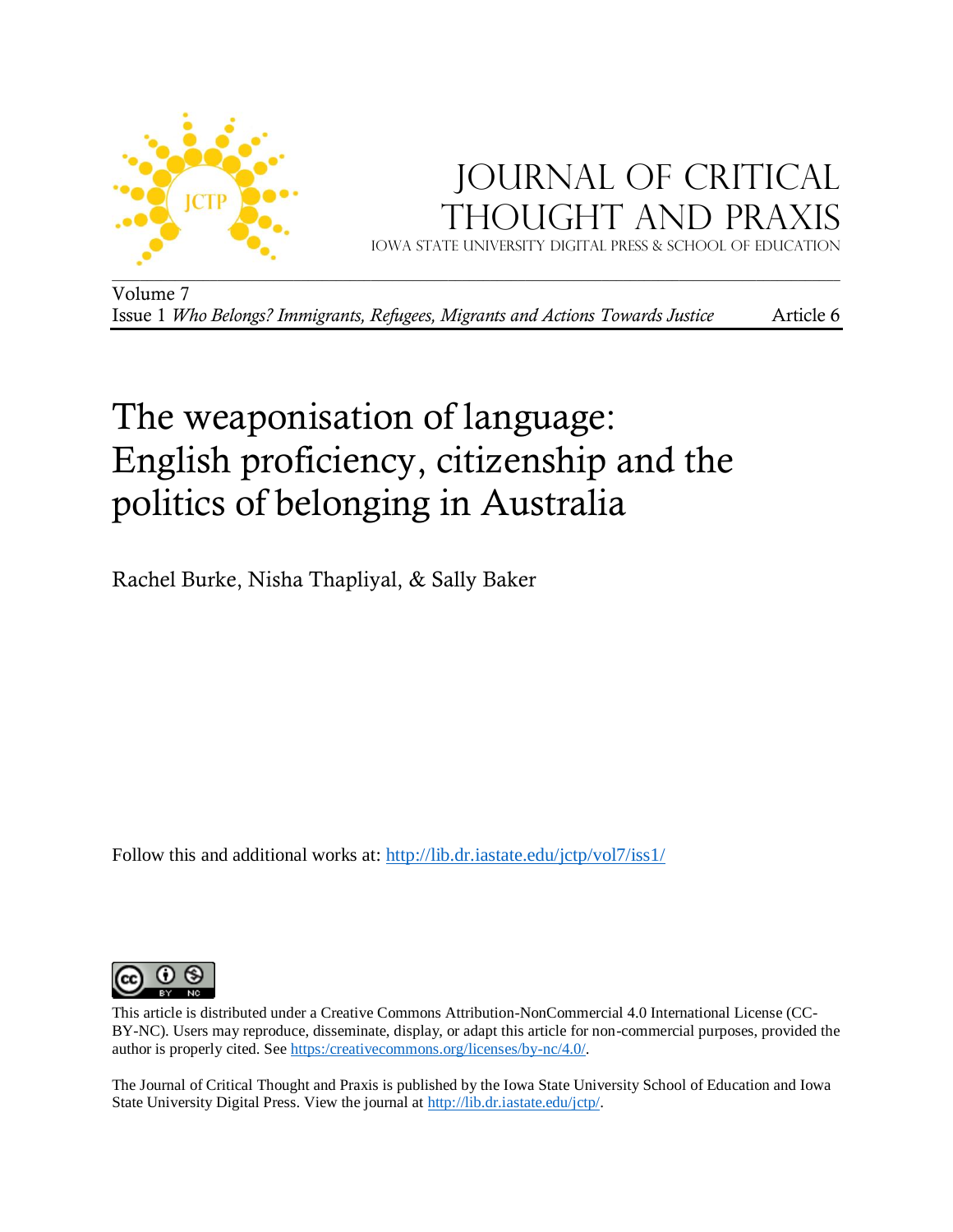# **The Weaponisation of Language**:

English Proficiency, Citizenship and the Politics of Belonging in Australia

# Rachel Burke\*

Nisha Thapliyal *(University of Newcastle)*

## Sally Baker

*(University of New South Wales)*

*Calls for greater protection of national boundaries – both physical and ideological – and the politicising of immigration and citizenship are increasingly characteristic of the global geo-political landscape. Several signatory countries to the UNHCR refugee convention have sought to legislate higher levels of language proficiency for citizenship eligibility. Most recently, this has been attempted in Australia, reigniting controversy about the use of language testing to assess a potential citizen's 'worthiness'. In this paper, we identify contested conceptions of belonging and citizenship, manifested in mediatised debates around language proficiency and citizenship which emerged following the announcement of proposed changes to Australian citizenship rules. We use Graff's (1981) concept of the 'Literacy Myth' to analyze associations between language proficiency and 'morality' evident in Australian media articles, to explore the underpinning discourses of these proposals, and to probe the relationship between citizenship, belonging and language. We argue that these myths work discursively to frame language proficiency as a proxy measure of the morality of prospective citizens and their willingness to 'integrate' or 'assimilate' into resettlement contexts. Relatedly, these myths can be deployed to justify the denial of the possibility of belonging to those who do not possess the linguistic capital privileged by policy and media elites.*

**Keywords**: Citizenship | Language Proficiency | 'Worthy Citizens' | Belonging | Australia

The questions of 'who belongs?' and 'who decides who belongs?' are central to contemporary debates on global citizenship. These often-unvoiced questions underpin legal and policy decisions regarding border control, migration policy, and citizenship, as well as less formalized cultural practices relating to identity and social inclusion and exclusion. Debates about political and cultural forms of belonging have also tacitly underpinned recent politicking with the resurgence of nationalistic politics underlined by conservative and even xenophobic ideologies about (im)migration and spatial, sociocultural and identity border protection. Instances of the 'right turn' of politics in the West can be seen in the reappearance of neo-Nazi movements across Europe, the election of President Trump, Brexit, and the closing of borders (e.g. Serbia, Hungary) to refugees and asylum-seekers from the Middle East.

<sup>1</sup> \*Correspondence can be directed to Dr. Rachel Burke, [rachel.burke@newcastle.edu.au](mailto:rachel.burke@newcastle.edu.au)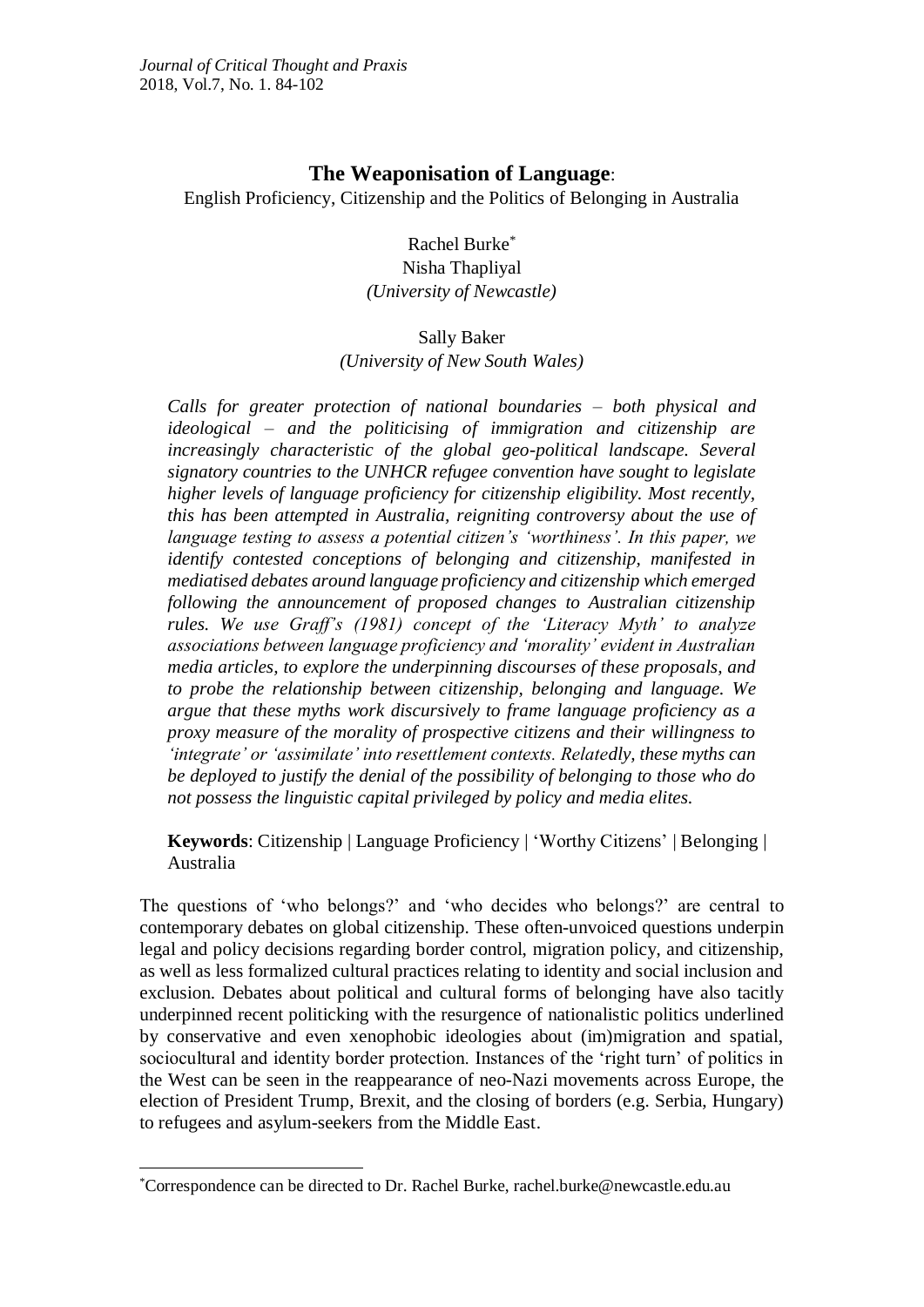Most recently, this kind of politics has (re)entered the Australian political and discursive landscape. In April 2017, the conservative Australian government<sup>i</sup> announced its intention to change the law governing citizenship eligibility. As part of the ramping up of national security, Minister for Immigration and Border Protection Peter Dutton sought to tighten citizenship eligibility requirements by introducing a longer period of mandatory residency to be eligible for citizenship, and a more rigorous Australian Citizenship Test (ACT). More specifically, he proposed that applicants should demonstrate English-language proficiency to the equivalent of that required for entry to a university degree. These proposals triggered intense debate in media and civil society, with discussions revolving around the relationship between speaking English and 'being' Australian (in the past and present), as well as the duties or obligations of new citizens to their resettlement countries (Knoch, McNamara & Elder, 2017).

Although the government's Citizenship Bill failed to get passage in the Federal Parliament, significant questions remain about the increasingly complex politics of belonging engendered by the current contours of migration and globalization. Research in this area has documented an exponential increase in citizenship tests in the last decade (Byrne, 2017; Goodman, 2010). Furthermore, scholars have highlighted the deliberate and calculated use of language and citizenship as a technology of nation-state governance, a tool of demarcation, and a means of denying civic and political participation through 'non-citizenship' (Gerrard, 2016; Morrice, 2017).

It is in this context that we posit that English language proficiency is being used to 'weaponise' Australian citizenship discourse against more pluralistic and participatory conceptions of belonging and citizenship. We contend that the introduction of more stringent language requirements for citizenship has critical implications for belonging. Our analysis begins with discussion of the socio-historical contexts that shaped the use of language to regulate political and social participation in postcolonial Australia. Next, we explore discourses of 'good citizenship' in Australian news media. In concluding, we argue that debates about language proficiency and citizenship are fundamentally debates about the place of cultural diversity and the nature of participation in capitalist, democratic societies (Bagnall, 2010). We call for widespread and critical interrogation of discourses of citizenship that promote a singular, shared cultural 'identity', specific core national values, and particular forms and standards of language as indicative of 'moral character'.

#### **A Context for Exclusion on the Basis of Language**

Similar to 'peer' wealthy, industrialized, Judaeo-Christian nations in North America (see Takaki, 2012; Zinn, 2016), the transition from assimilationist to multicultural Australia has been slow and uneven (Castles, 2004; Cox, 2010; Watkins & Noble, 2013). The response of the colonial and postcolonial state to culturally diverse and economically disadvantaged migrant groups<sup>ii</sup> has been dominated by discrimination, exclusion and segregation. Considerable disparities persist in terms of access to and quality of support services for different migrant populations, particularly in relation to learning or improving proficiency in English (Farrell, 2006; Terry, Naylor, Nguyen, & Rizzo, 2016).

Although an in-depth comparison is beyond the scope of this paper, the readership of this journal will note similarities between historical racialized and classed exclusions of Aboriginal and Torres Strait Islander people, women, non-English-speaking and non-Anglo peoples from Australian citizenship and similar trends in the United States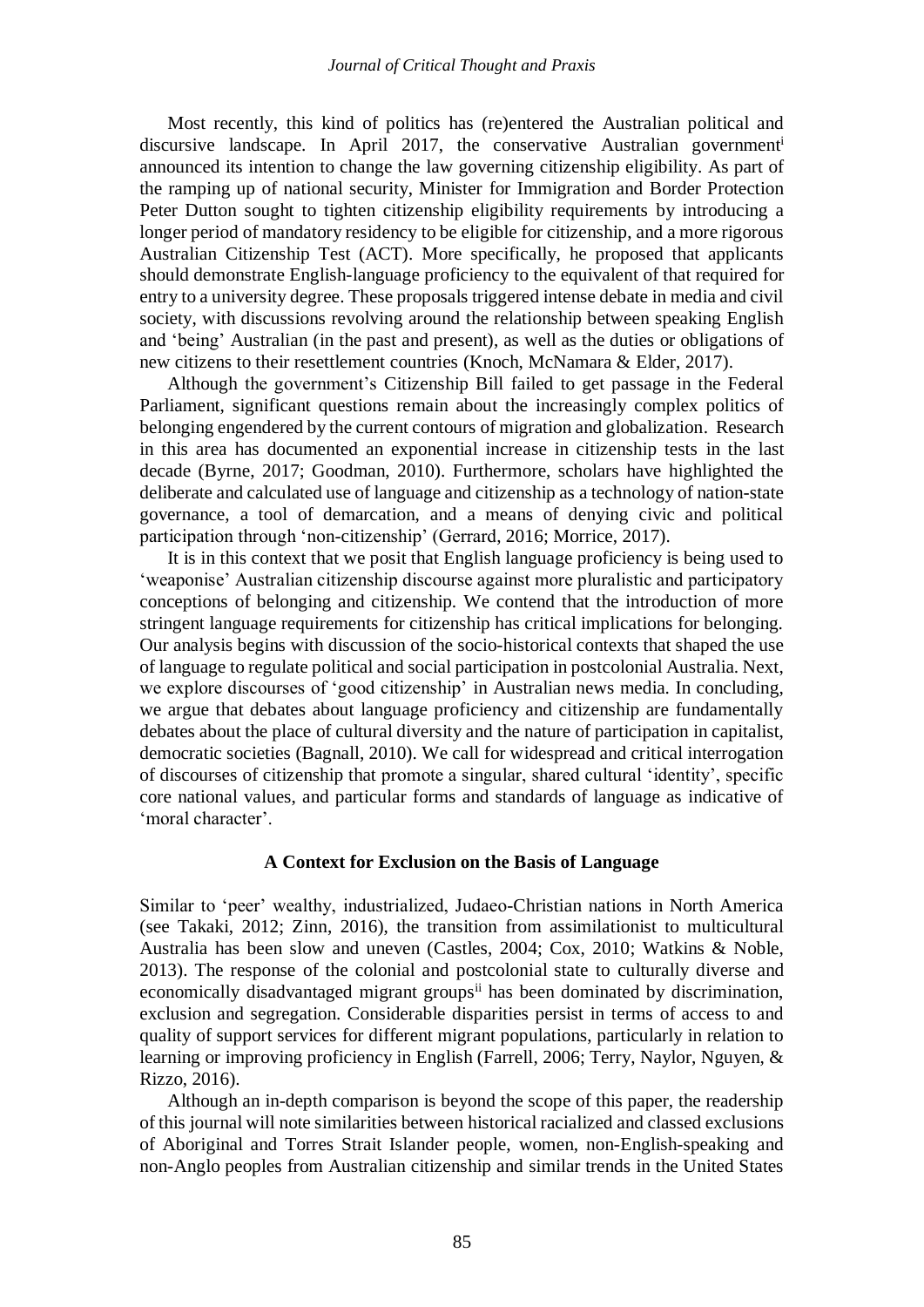in relation to First Nations people, African-Americans, and immigrants and migrants from Europe as well as Majority World countries. However, two historical distinctions must be recognised which are relevant to developing a situated understanding of current contestations about citizenship and belonging in Australia. First Nations people in the USA hold a unique legal status which predates and is recognised by the US Constitution, while First Nations people in Australia do not (Lomawaima & McCarty, 2002). Furthermore, Australia has gained notoriety through the enforcement of mandatory detention of asylum seekers who arrive without documents – irrespective of age or family situation (Adams & Kirova, 2007). In this section, we describe the recent proposal to reform the citizenship test and then situate this within historical discourses about the relationship between language, belonging and citizenship.

#### **Proposal to Reform the Australian Citizenship Test (2017)**

On April 20th, 2017, the Prime Minister, Malcolm Turnbull, and Minister Peter Dutton, issued a joint press release about proposed amendments designed to "strengthen the integrity of Australian citizenship" (2017). The proposed modifications were informed by the 2016 *Australian Citizenship: Your Right, Your Responsibility – The National Consultation on Citizenship Report,* and the 2016 Productivity Commission Report *Migrant Intake into Australia* (Fierravanti-Wells, 2017)*.* In addition to changes in residency and test requirements, the proposed reforms included the requirement to successfully complete the citizenship test in three attempts or less.

The introduction of the current ACT in 2007 was also based on divisive notions of what it means to be Australian and the role played by language in making decisions about 'who counts' (Cox, 2010). The existing ACT requires applicants to correctly answer 75% of 20 multiple choice questions about Australian history, governance, and the rights and responsibilities of citizens. Proposed changes to 'strengthen' this test included the incorporation of more detailed assessment of applicant understanding and acceptance of 'Australian values', and a rise in the required English proficiency level to 'competent'. Prime Minister Malcolm Turnbull justified these reforms with the argument that 'being able to speak English' would ensure future citizens had the opportunity to succeed in Australia.

While specific details of the stand-alone English test to measure the 'competency' of applicants were never clarified, the government advised that all aspiring citizens would be required to demonstrate equivalent to Band Six 'competency' in reading, writing, listening, and speaking on an International English Language Testing System (IELTS) based examination (Commonwealth of Australia, 2017). This is a standard of English usually reserved for determining admission to university or particular forms of employment.

This sweeping reform was proposed in a context in which language proficiency requirements only applied to individuals entering Australia through skilled and student visa pathways, not humanitarian streams. These differential criteria acknowledge the reality of under-developed literacies in the first language and variable English proficiency for many humanitarian entrants, due to interrupted schooling, overextended education systems, lack of funds to pay for education, or by virtue of the person's gender (UNESCO, 2015; Refugee Council of Australia, 2015, 2017). Recent statistics from the Australian Department of Immigration and Border Protection (2015) indicate that during the period 2014-15, on average, migrants from the skilled stream took 1.1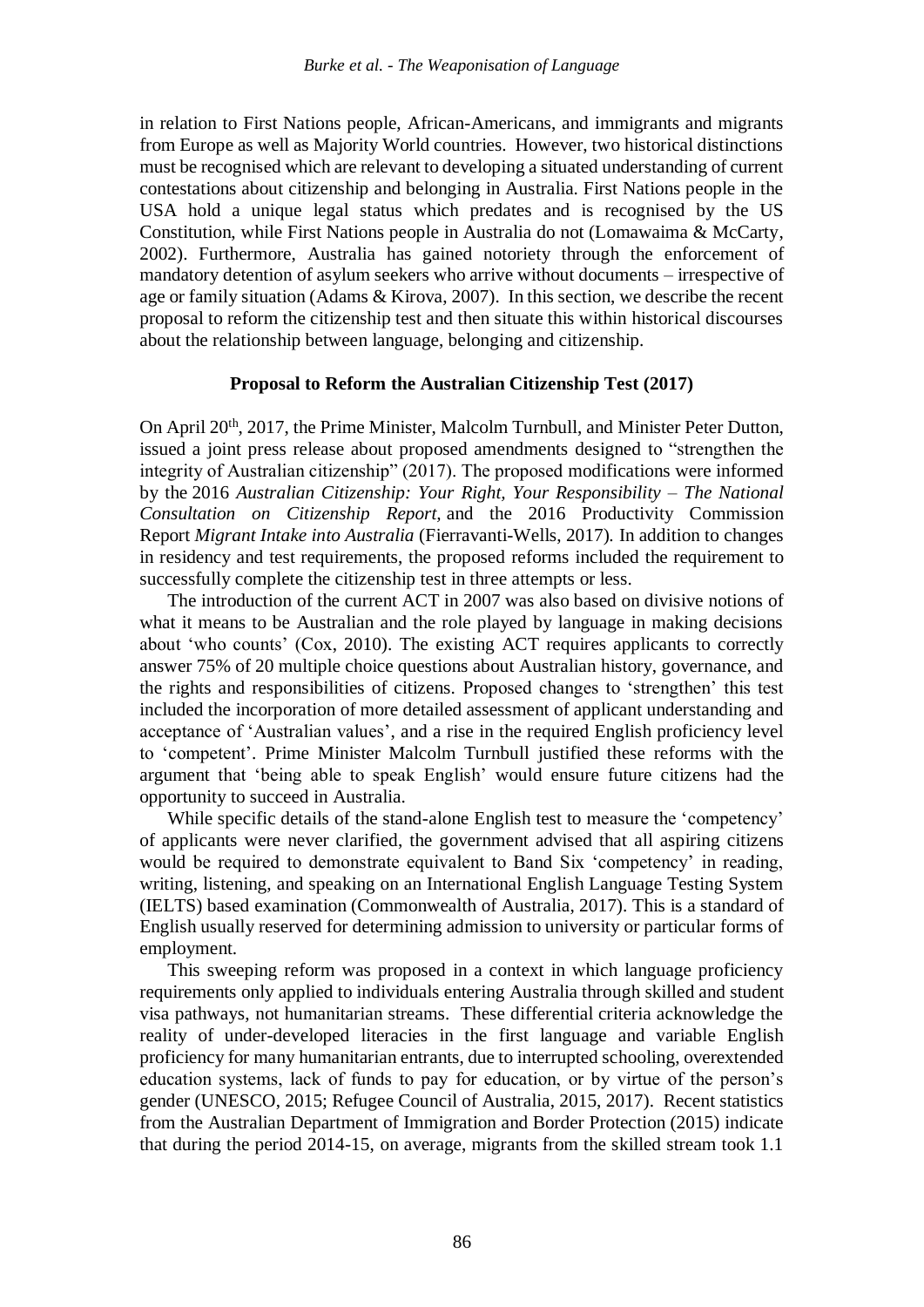attempts to pass the current citizenship test, while those in the humanitarian stream required 2.4 attempts.

In addition, a submission from the Australian Human Rights Commission (2017) stated that many Australia-born citizens would not possess a written or spoken command of English equivalent to the Band 6 standard. The AHRC (2017) also estimated that anywhere between 30,000 and 40,000 new migrants each year in the Adult Migrant English Program (AMEP) are "highly unlikely to meet the proposed English proficiency level for Australian citizenship in their first decade of settlement. Those on humanitarian visas may be disproportionately affected". Statistics of this nature and arguments by refugee advocates underlined the implications of the proposed reform: an underclass of migrants never able to attain Australian citizenship (FECCA, 2017).

After being debated in the Senate, the government's attempt at a citizenship "crackdown" (Koziol, 2017b)—as the proposal was described in *The Sydney Morning Herald* newspaper—was defeated. The last-minute compromise offered by Minister Dutton to reduce the language proficiency requirements from 'competent' to 'moderate' was unsuccessful, and an agreement between the other major political parties blocked the Bill from passing through the Senate.

#### **A Historical Overview of Language and Citizenship**

Language has long been used as a gate-keeping device in Australia's colonial and postcolonial history (Buck & Frew, 2010). The use of language to select 'worthy' immigrants was evident in the so-called White Australia Policy, which was a suite of legislation adopted in 1901 to ensure migrant intake contributed to the imagined British 'national identity' (Jupp, 1988). Under this policy, any potential entrant to Australia could be required to undertake a dictation test, administered at the discretion of immigration officers, in any European language (Dept. of Immigration & Border Protection, 2017). While the policy governing the implementation of the dictation test made no reference to 'race', it functioned as a means of exclusion for those deemed unsuitable for migration, including for reasons of ethnicity (Manzo, 1995; Viviani, 1992). Proponents, including trade unionists and ministers from across the political spectrum, defended the dictation test and broader immigration platform as a means of maintaining 'national identity', economic growth, and social harmony.

The White Australia Policy was not just a means of restricting entry to the country. It was also a broad platform of legislation aimed at promoting a British culture and identity to the marginalisation and attempted genocide of Aboriginal and Torres Strait Islander peoples. The forced separation of children from families and communities occurred from the first days of colonisation, and an explicit policy of assimilation for some Aboriginal and Torres Strait Islander peoples was instituted in 1937 (Commonwealth of Australia, 1997; AIATSIS, n.d.; Commonwealth of Australia, 1937). Segregationist practices in education, health care, and public spaces were widespread. It was not until 1962 that all Aboriginal and Torres Strait Islander peoples were officially given the federal franchise (Australian Electoral Commission, 2006), with some groups recognised in the national census in 1967 (Taylor, 2016). The policy of forced removal of generations of Aboriginal and Torres Strait Islander peoples from their families and communities also impacted the rich diversity of language that existed pre-invasion (Commonwealth of Australia, 1997).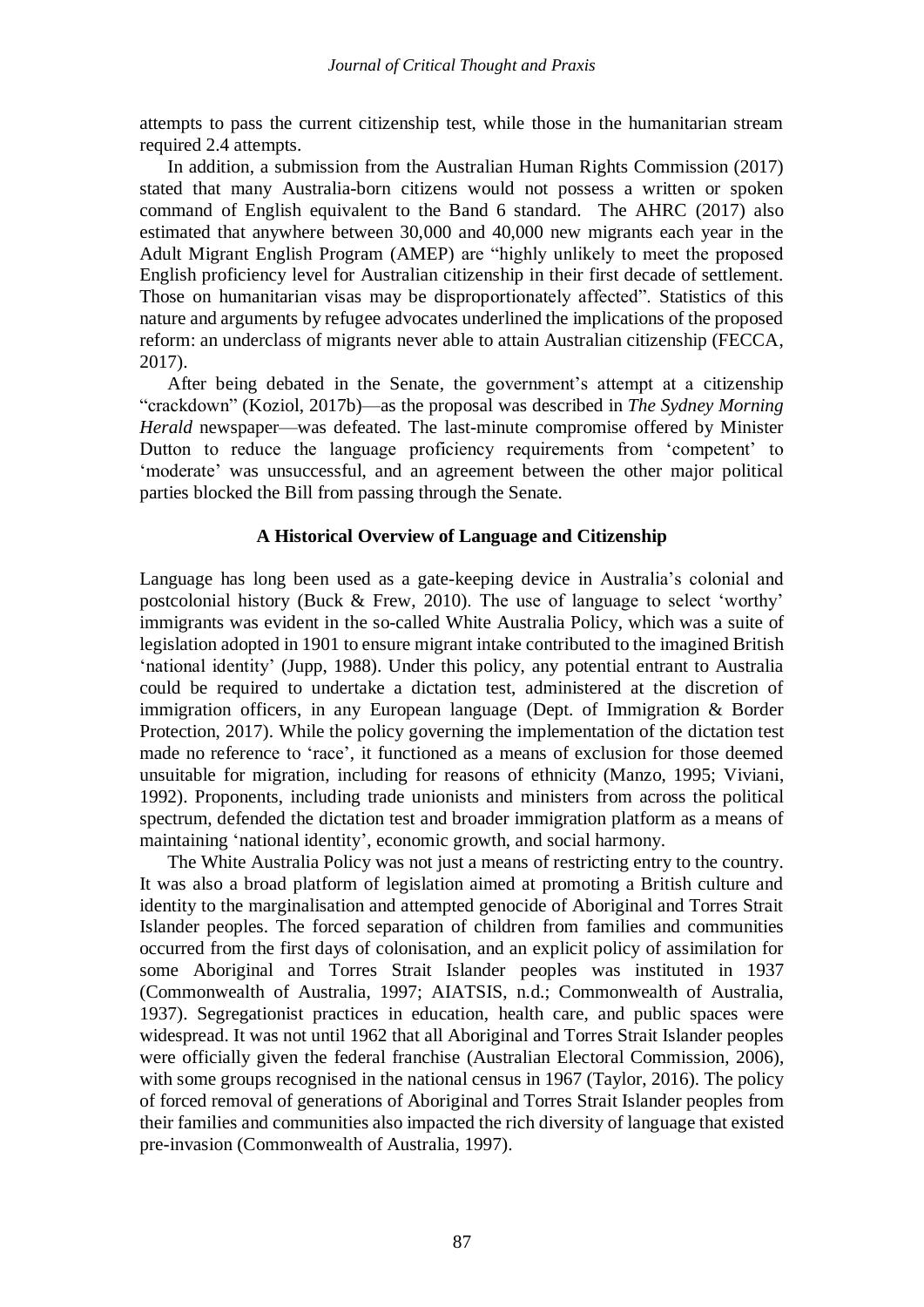The election of the Menzies government in 1949 heralded a relatively more liberal attitude towards immigration policy, with the annual "allowance of 250 Asians to be given residence", the 1956 extension of temporary entry permits for an indefinite period to "distinguished and highly qualified Asian professionals", and the relaxing of some barriers blocking non-European naturalisation and citizenship (Jupp, 1988). However, the assurances of the then Minister for Immigration, Harold Holt, confirmed the commitment to restricting ethnic diversity, with his contention that there would be "no departure from the principles underlying the policy on immigration which every Government since Federation had followed" (No Change in Principle, 1950, p. 4). This sentiment was relayed in all major media publications of the time, although with the advice that in the application of the policy, the Minister could "exercise a reasonable discretion to meet particular circumstances" (No Change in Principle, 1950, p. 4). Therefore, for much of the first half of the twentieth century, there was general consensus among parties across the political spectrum in favour of restricting immigration according to ethnicity, although there were growing objections, particularly from the Left, following the 1950s until the easing of limits on non-European immigration in 1966, and the official dismantling of the White Australia Policy in 1972/3 under the Whitlam government (Theophanous, 1995).<sup>iii</sup>

#### **Methodology**

This paper offers a critical analysis of Australian media texts to illustrate how the uptake and dissemination of the often-conflicting understandings underpinning the recent proposed reforms to Australian citizenship, fuel the politicization of interactions between language, belonging, and citizenship. The media is chosen for its significance as an important site for the construction, contestation, and dissemination of ideology (Thomas & Wareing, 1999; Herman & Chomsky, 1988). We view media constructions as creating specific versions of events, which express key values and views of the outside world, illuminating concepts of 'national-self' and the core beliefs about 'Australian-ness' held by text producers. As Stokes (1997) advises, "To assert an identity is always to construct an 'other' in more or less pernicious or benign ways…this construction of other…point[s] back to the national identity from which it emerges". In this paper, we seek to probe this dialogic notion of 'national identity', and the way this instantiation of 'us' and 'other' intersects with understandings of language proficiency and beliefs about suitability for citizenship.

We draw on the analytic and interpretive tools offered from the fields of critical discourse analysis, critical literacy studies and critical sociology to explore how constructions of Australian citizenship are used within these media texts, at times equating English language proficiency (of a particular type and standard) with an unarticulated set of Australian 'values'. In particular, we identify and analyse the linguistic (actual) and interdiscursive instantiations (Fairclough, 1995) of contested discourses around language proficiency and monolingualism, the idealised nation-state and cosmopolitanism, and the conflicting relationship between citizenship and a narrow range of unarticulated value statements about what it means to 'belong' to Australia.

In addition to exploring how notions of 'good citizenship' are signalled or explicated in three editorials that accompanied the government's announcement of proposed changes, and three articles that reported the rejection of the Bill, we also bring in other key voices and commentary from politicians, journalists, and refugee advocates, illustrating the complexity of the debate. By doing this, we seek to document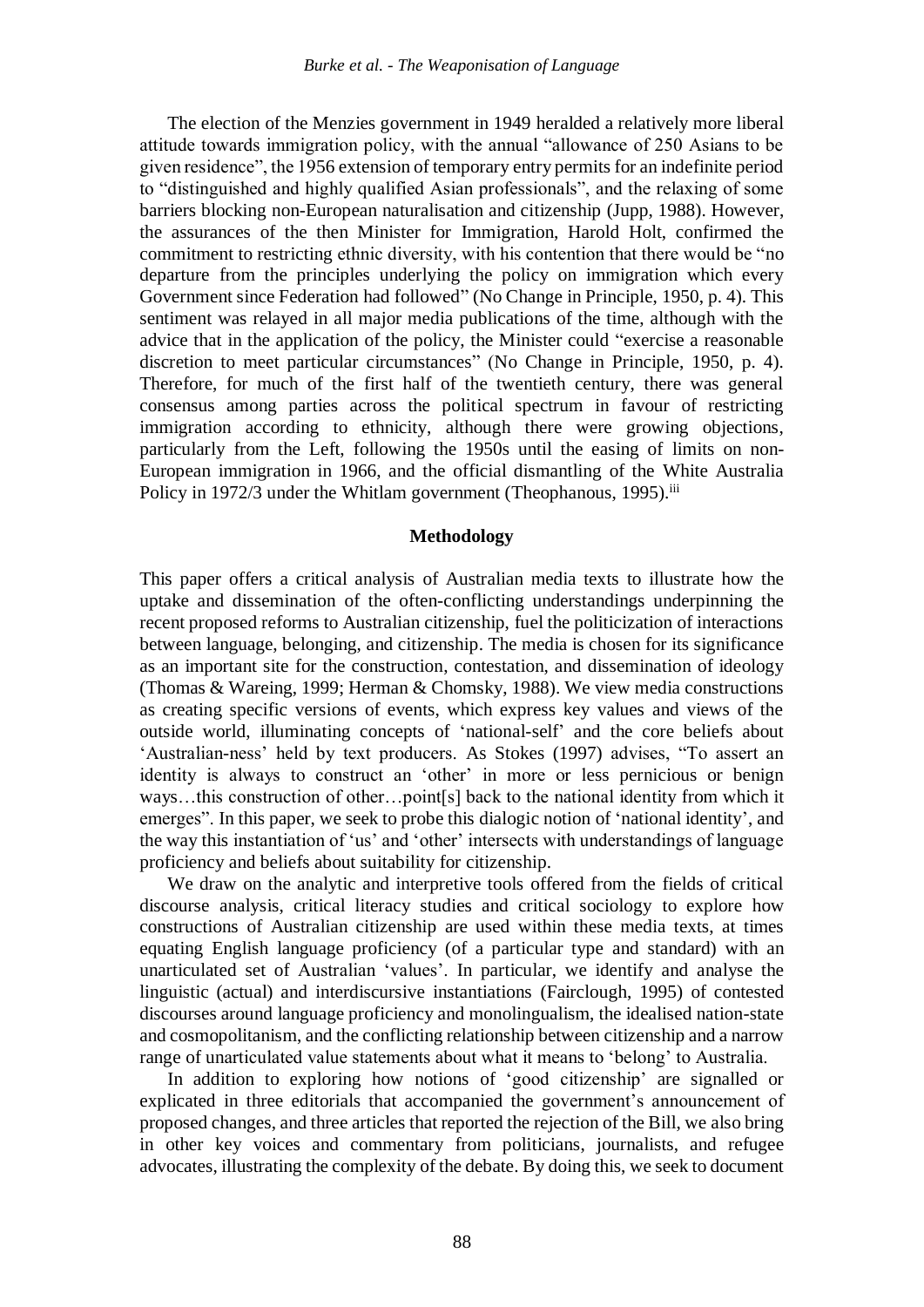the process of "nation and narration" (Bhabba, 1990) that may be observed in media commentary surrounding the proposed changes to the citizenship test and in which 'Australian values' and cultural integration are constructed as quantifiable characteristics that may be identified and measured to determine 'who belongs'.

#### **Critical Media/ Policy Discourse Analysis and Graff's (1981) Concept of the 'Literacy Myth'**

Drawing from Fairclough's (1992) model of Critical Discourse Analysis (CDA), we take a transdisciplinary approach to the exploration of the textual corpus, acknowledging the significance of language as inherently ideological rather than merely "factual, descriptive, performative or propositional" (Lankshear & McLaren 1993, p. 46). We seek to identify how semantic and grammatical elements of texts within particular social contexts, function to create "representations of aspects of the world which can be shown to contribute to establishing, maintaining and changing social relations of power, domination and exploitation" (Fairclough, 2003, p. 9).

We use Graff's (1981) concept of the 'Literacy Myth' to explicate the relationship between these concepts where literacy is used to "distinguish[es] one kind of person from another kind of person" with literate individuals considered "more intelligent, more modern, more moral" (Gee, 1996, p. 26). Graff (1981) identifies the fundamental shift that occurred in Western Europe by the mid-nineteenth century, in which mass education through literacy instruction came to be identified as essential to the reduction of crime and social disorder, and paramount to the inculcation of 'moral virtue':

Literacy, the medium for training, consequently was rarely seen as an end in itself. More often, its possession or absence was presumed to represent either a symbol or a symptom of the progress in moral training or an index of what remained to be accomplished through the creation of educational systems embracing all children of the community. (p. 23)

#### As Graff (1981) further notes, literacy,

…was expected to contribute vitally to the reordering and reintegration of the "new" society of the nineteenth century; it represented one single instrument and vehicle in the efforts to secure social, cultural, economic, and political cohesion in the political economy of the expanding capitalist order. (p. 25)

This conceptualisation of literacy as connoting unity, homogeneity, and social order among those who possess it, is evident in contemporary Australian media discussions of the proposed changes to language requirements for citizenship. For many political and social commentators, the attainment of 'competent' English language proficiency on an IELTS-based examination – which requires particular expertise in formal and academic literacies – functions as emblematic of commitment to widely espoused yet generally undefined notions of 'good citizenship' and 'Australian values'. In our textual analysis, we identify this ubiquitous conflation of a particular type and standard of English language proficiency with notions of 'good citizenship', and consider ways in which this association is perpetuated in order to uphold capitalist, neo-liberal conceptions of immigration and 'belonging'. We also explore contestations of this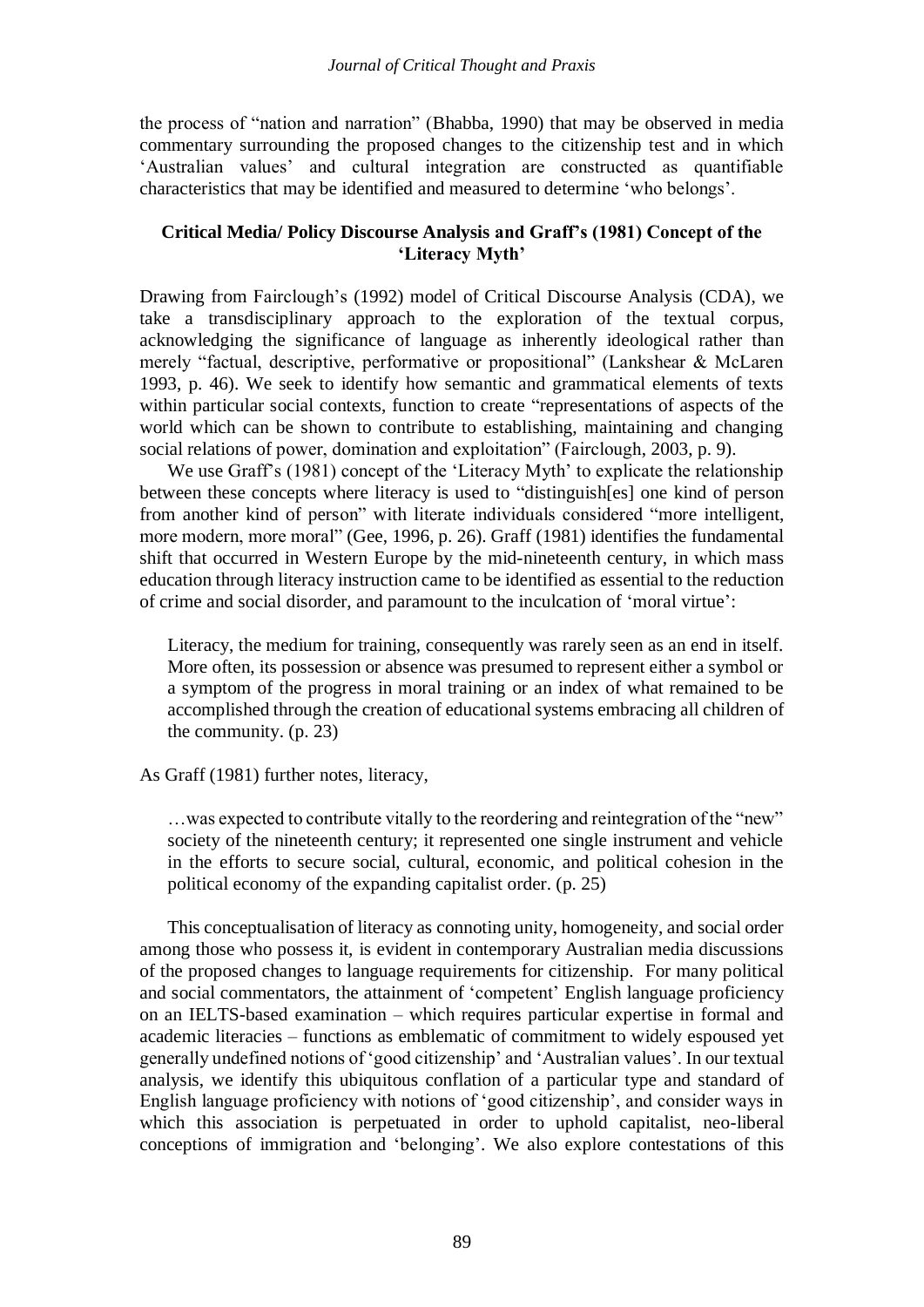instrumentalist view, in which broader humanitarian and pluralistic understandings of migrant intake and citizenship are espoused within media discourse.

#### **Media Texts**

Our textual corpus is drawn from 25 online news items (editorials, journalistic articles, published letters to the editor) from seven different news publications following the government's announcement of proposed changes to the citizenship law in April 2017. Readers will be interested to know that Australia's level of media ownership concentration is one of the highest in the world, controlled by a small number of corporations and interconnected family interests.iv Newspaper ownership is dominated by Rupert Murdoch's conservative News Corporation and the relatively more progressive Fairfax Media (no longer a family-owned company). These two news corporations together own the majority of national and capital city newspapers, including two of the publications selected for close analysis in this paper. Fairfax owns *The Age*, while News Corporation (Murdoch) owns *The Australian*. *The West Australian* is owned by Australia's largest diversified media business – Seven West Media.

The Citizenship Bill (which included draconian measures for naturalisation in addition to the English test) was blocked in the Senate on October 18, 2017. Online news media reported this development with relatively 'neutral' headlines and factual reporting of political negotiations in the Senate. The 'story' subsequently disappeared from the mediascape with little further editorial comment or discussion. Hence our analysis focuses primarily, but not exclusively, on the news coverage and editorials surrounding the announcement of the proposed reform in April 2017.

Table 1 presents information about the selected editorials and articles including headlines, date, nature of publication and author affiliation.

#### **Analytic Process**

In keeping with broad-based approaches to textual analysis, our investigation of media discourse surrounding the proposed changes to citizenship sought to identify recurring imagery, collocation, redundancy, and presupposition (Fairclough, 1995). We aimed to identify how these linguistic features act to foreground particular issues and agendas, privilege certain perspectives and voices, and construct various versions of citizenship, linguistic and cultural 'identity', and 'nation-hood'. We sought to read "with and against the text", to consider the 'ideal reader' and target audience, as well as those for whom the discursive constructions that dominate media debates surrounding citizenship are "not naturalised" (Janks, 1997, p. 331).

In this paper, we draw on selected editorials and articles that best exemplify the major themes and discursive constructions that dominated the debate regarding the proposal to change the ACT. We seek to explore how media texts may inform, exclude, and set the agenda for such social discussion. Central to this analysis, is the identification of the treatment of language – specifically IELTS Band 6 English language competency – as a tool to define and assess the 'worthiness' of potential citizens as informed by Graff's (1981) conceptualisation of the 'Literacy Myth'.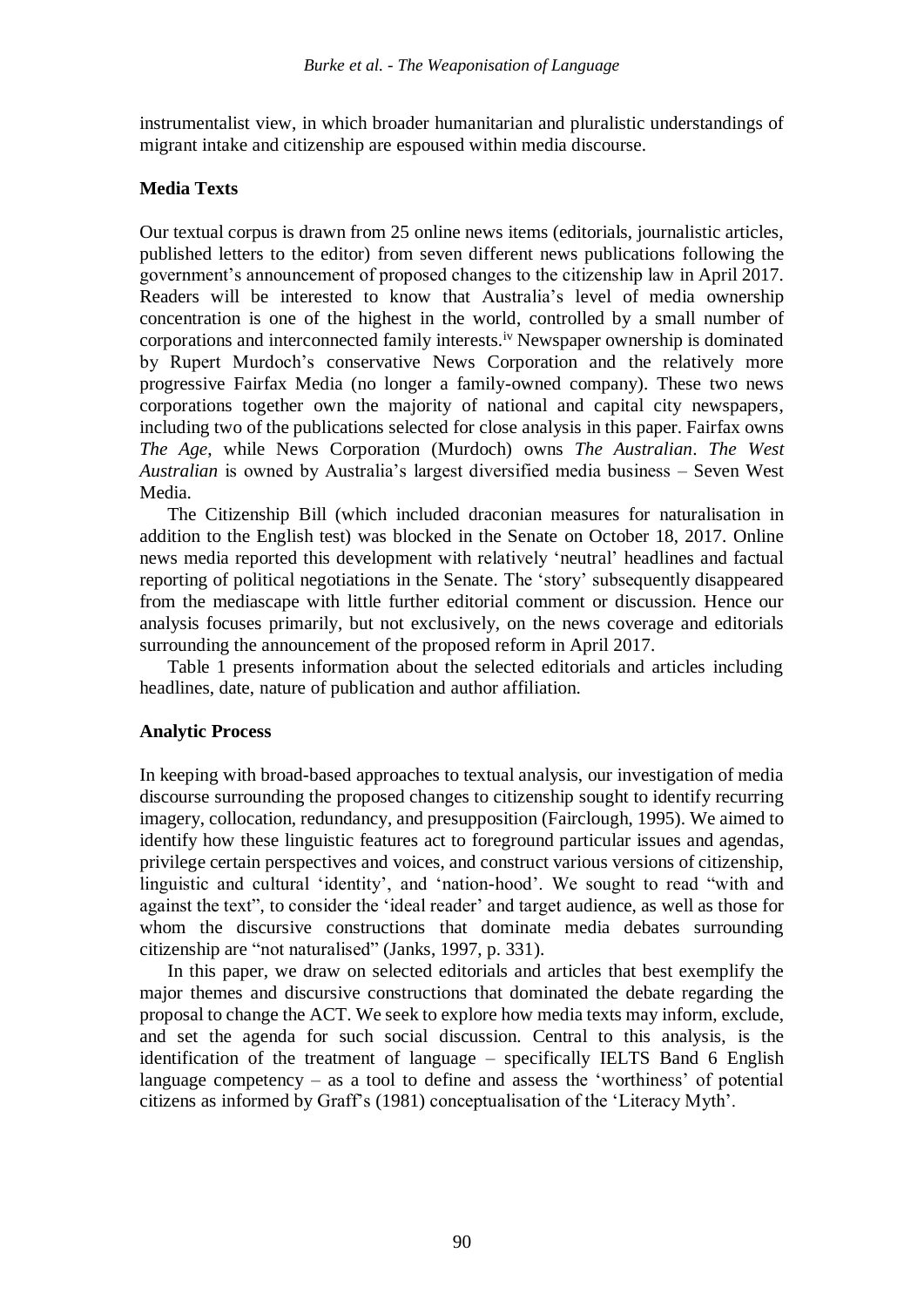#### **Analysis & Findings**

#### **English and Being Australian in the Past**

The relationship between English, migration and the building of the Australian nation is a theme that cuts across debates about the Citizenship Test. While the historical period used within media texts as a point of comparison to contemporary Australia is not always specified, several media commentators refer to the period of immigration after 1945 which saw 7 million migrants make the island country their new home. Media texts supporting the proposed changes to citizenship eligibility share constructions of past immigration and political contexts as markedly different from those of today. This is exemplified in the *West Australian* editorial (Citizenship rule changes, 2017), in which the past is constructed as a 'simpler' time when it was possible to "welcome" migrants with minimal English, who would go on to contribute positively to the Australian community. In these simpler times, immigration functioned as a "twoway street" *–* mutually beneficial to migrant populations as well as resettlement countries (Citizenship rule changes, 2017). The editorial goes on to contrast the 'golden days' of times gone with the present-day geopolitical climate dominated by the imperatives of a knowledge/service-based economy and the rising incidence of terrorism in Western countries.

This theme of 'changing times' is also echoed in *The Australian* in the claim: "The government's changes, in response to global geopolitical and social changes, will serve to protect and strengthen our society" (Citizenship test changes uphold, 2017). The proposed amendments to citizenship are presented as essential for shaping a test that will better reflect the "different world" of twenty-first century Australia, and allow for the articulation of the type of citizens deemed worthy of inclusion (Citizenship test changes uphold, 2017). In this view, changes in external global events create the necessity for policy reform, with the Australian government merely acting to safeguard national interests.

In contrast, editorials opposing the changes to citizenship construct a vastly different image of the past compared to the 'simpler times' narrative. Clark's (2017) editorial in *The Australian Financial Review*, entitled "Test of citizenship goes against six decades of welcoming migrants", refers to discrimination under the so-called White Australia Policy and the linguistic and cultural enrichment of Australian society facilitated by the eventual dismantling of this legislation. For Clark (2017), the 'bad old days' are contrasted with modern multiculturalism, described as positively manifest in "the faces of the street in vibrant inner-city suburbs [which] are unrecognisable compared with a generation ago". This positive account of the present time is then contrasted with the foreshadowed impact of the government's suggested amendments to citizenship: "the Turnbull-led government signalled significant curbs on White Australia's multicultural successor".

Reece's (2017) *Herald Sun* editorial presents a similar construction of the enriching effects of cultural diversity and the contributions of successive generations of migrant peoples to modern Australia. He tells the personal story of his grandparents, who "would definitely fail the [proposed] English language test", and yet "raised a beautiful family with many great-grandchildren" as well as building "a textile manufacturing business that employed hundreds of Australians." These "sorts of stories" as Reece (2017) refers to them, are representative of a stream of texts from authors and commentators who, following the announcement of proposed changes to citizenship,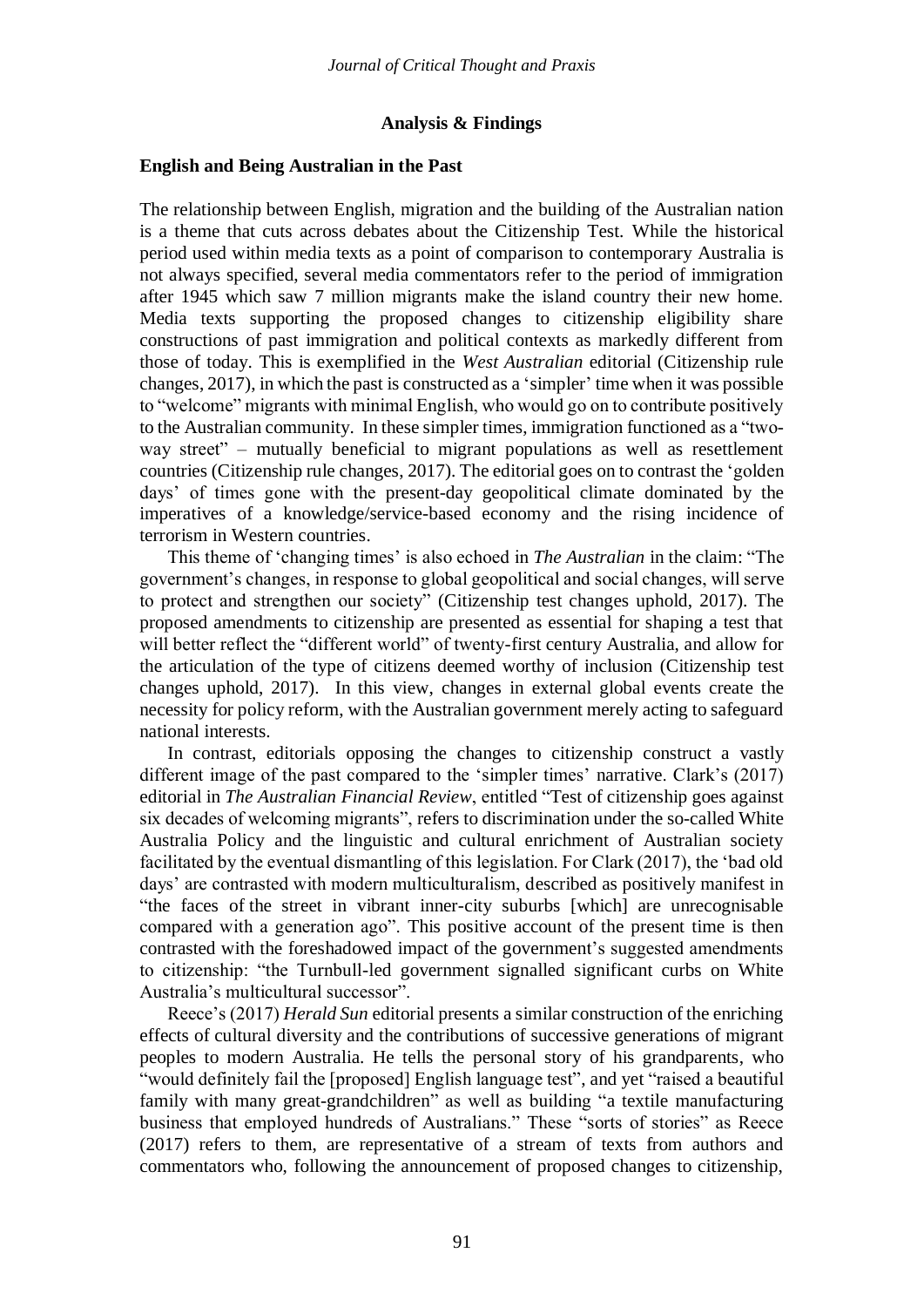provided their own narratives of generations of migration, integration and 'nation building'. Notably, economic achievement remained an important marker of successful integration, even in media texts opposing the proposed changes to citizenship.

These contestations about the significance of a shared language in national development and integration resonate with Graff's (1981) critique of the conceptualisation of literacy as "a necessary precursor to and invariably results in economic development, democratic practice, cognitive enhancement, and upward mobility" (p. 25). However, as Cox (2010) contends, the issue is not whether developing proficiency in English language (irrespective of level) is beneficial; the question is whether "compulsorily testing that proficiency helps people integrate and has an overall benefit for Australia" (p. 83). We agree with Cox's (ibid) argument that English language learning, and therefore increased proficiency and 'better' integration outcomes, could be promoted to new citizens through other policy mechanisms without the need for formalized testing systems.

Significantly, Aboriginal and Torres Strait Islander peoples are conspicuously absent in many of the stories about nation-building. Within articles supporting the citizenship changes, there is no obvious consideration of the inconsistencies between claiming a multicultural national character—indeed restating Prime Minister Turnbull's (2016) claim to be the most successful multicultural nation in the world —and failing to acknowledge Aboriginal and Torres Strait Islander peoples and languages, and mandating a form and standard of one language as a pre-requisite for citizenship.

#### **Being Australian Today: Worthy Citizens Speak 'Competent' English**

The joint media release from Prime Minister Turnbull and Minister Dutton (2017) claimed "English language proficiency is essential for economic participation. It promotes integration into the Australian community and social cohesion". Elsewhere, the Prime Minister advised that new citizens would be required to "speak English, share our values, be integrated" (Roberts, 2017). What went largely unexamined in news media discourse was the premise that only a score of Band 6 on the IELTS—a test usually reserved for academic and employment purposes—could guarantee the worthiness of an applicant for citizenship. Instead, the proposed changes were loosely described in press releases as aiming to ensure "applicants are competent in English" (Turnbull & Dutton, 2017). Media texts frequently used a question posed by the Prime Minister to frame the proposal as 'commonsensical' and even potentially advantageous to applicants: "Does anybody doubt that if you want to succeed, that if you even want to have a chance of succeeding in Australia, you need to be able to speak English?" (Citizenship test changes uphold, 2017). For instance, an *Australian* editorial supporting the proposed changes began with the claim "Proficiency in English will improve migrants' job prospects" (Citizenship test changes uphold, 2017). Here, particular forms of language and literacy are being used as markers for 'moral character' (Graff, 1981) and the 'worthiness' of potential citizens, and indicative of willingness to 'integrate' or 'assimilate' into resettlement contexts. Moreover, arguments that support English competency as essential to economic and social cohesion appeal to both reason and fear. In other words, it is necessary to distinguish the worthy citizen applicant from those seen as morally ambiguous and even dangerous.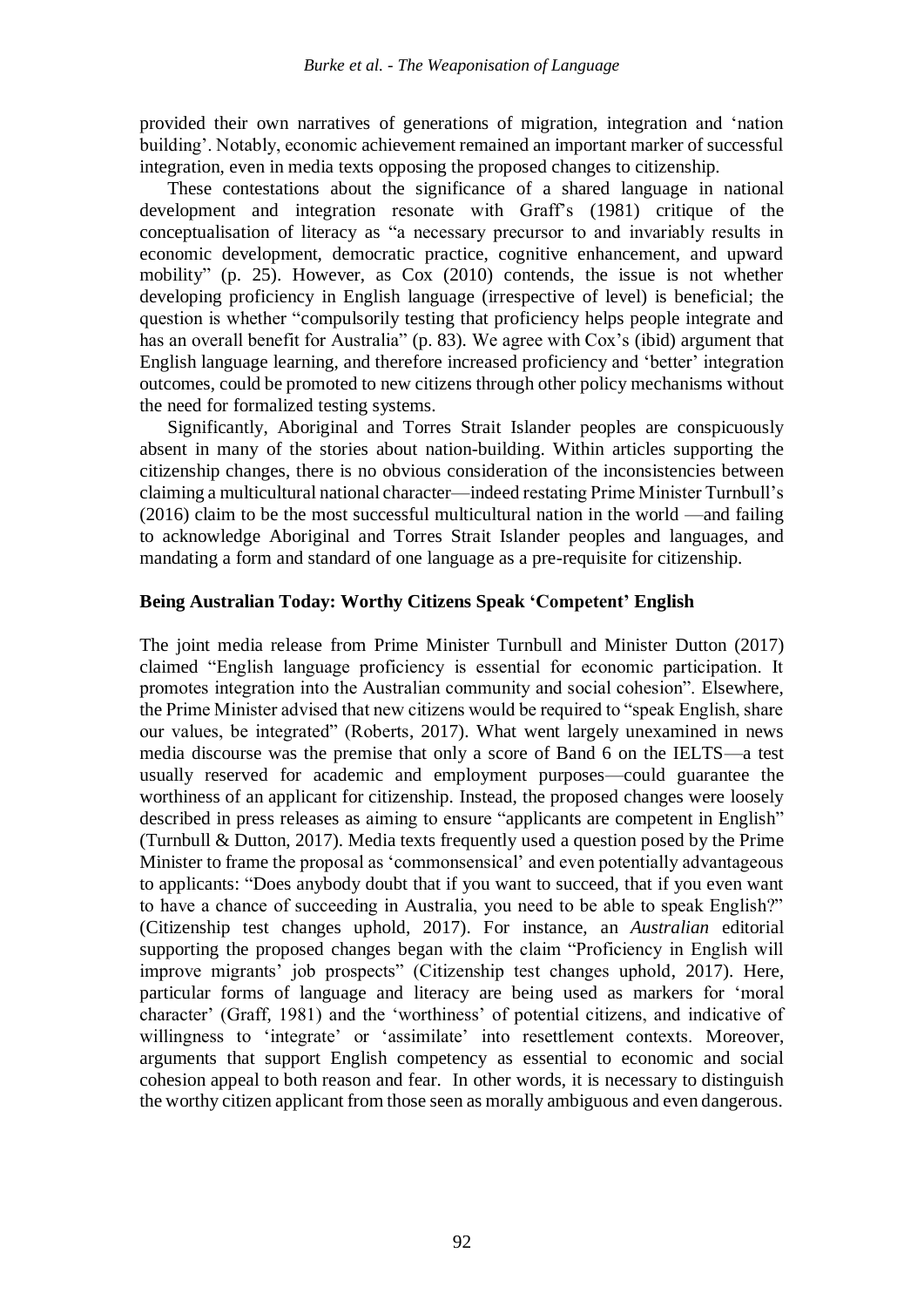#### **National Security and the 'Right Kind of People'**

An important theme within media discourse was the construction of language within the process of 'nation building' and its perceived relationship to 'values' and security. The following statement by Mr. Dutton was disseminated in the media a day before the proposal was announced: "We are living in a very different age than we were in even a decade or two ago…We've seen what's happening in North Korea, we've seen what's happened in Syria, Iraq, in parts of Europe. We need to make sure that we have the right people coming into our country" (Coorey, 2017). In this context, generalized statements regarding the connection between protection from global terrorism and modifications to citizenship eligibility were taken up in editorials that presented English language competency – of a certain form and standard – as key to national security. The *West Australian* editorial evoked the spectre of terrorism to highlight a "changed [the] equation" between migrant and resettlement countries, advocating a "tougher" standard of English language proficiency as much for national security as for economic and social integration (Citizenship rule changes, 2017).

Bergin (2017), writing for *The Australian Financial Review*, stated: "Prime Minister Malcolm Turnbull wants us to come together and stand up for our values with confidence and pride". He went on to argue "It's a good thing that the Turnbull government is promoting liberal democratic values through new citizenship requirements…This should now be a core component of its plan to counter extremism: to defeat extremism we shouldn't forget that our own liberal values are the greatest weapon we have to combat bigotry" (Bergin, 2017). Drawing parallels with the American context, the editorial discussed the "national security benefits" of a "unifying national narrative around core values" with the declaration: "The US hasn't needed to adopt a strategy to boost its values in combating extremism – it already has a history of a strong national identity" (Bergin, 2017). Claiming to voice the 'national mood', the professional security analyst equated national security with a shared national identity where new citizens were expected to unreservedly "embrace our values, traditions and ideals". More troubling is Bergin's nationalistic call to "start taking back lost ground by clearly defining and asserting Australian values in a more convincing way than we've done before." He stated that the nation's "recent experiences with home-grown jihadism clearly shows how a lack of connection to Australian values can have dire consequences."

However, he omitted to explain the relationship between a test of values and a test of English language proficiency as outlined by Minister Dutton. Instead, the rhetoric of shared national identity is deployed to sanction what would appear to be a monocultural, English-only Australia where cultural plurality is obstructive to "our national strategy to combat extremism." The analysed editorials from the *West Australian*, *The Australian Financial Review*, and *The Australian* also portray an image of a normative English-speaking Australia under threat and 'losing ground' to immigrants who refuse the values of liberal democracy and Anglo culture.

#### **Being Australian Today: English as a Tool for Selective Inclusion**

This construction of core, common 'Australian values' including English proficiency is called into question in editorials that oppose the government's suggested changes to citizenship. *The Age* editorial states: "Prime Minister Malcolm Turnbull's nationalistic posturing on immigration is problematic, in part because its very premise – that there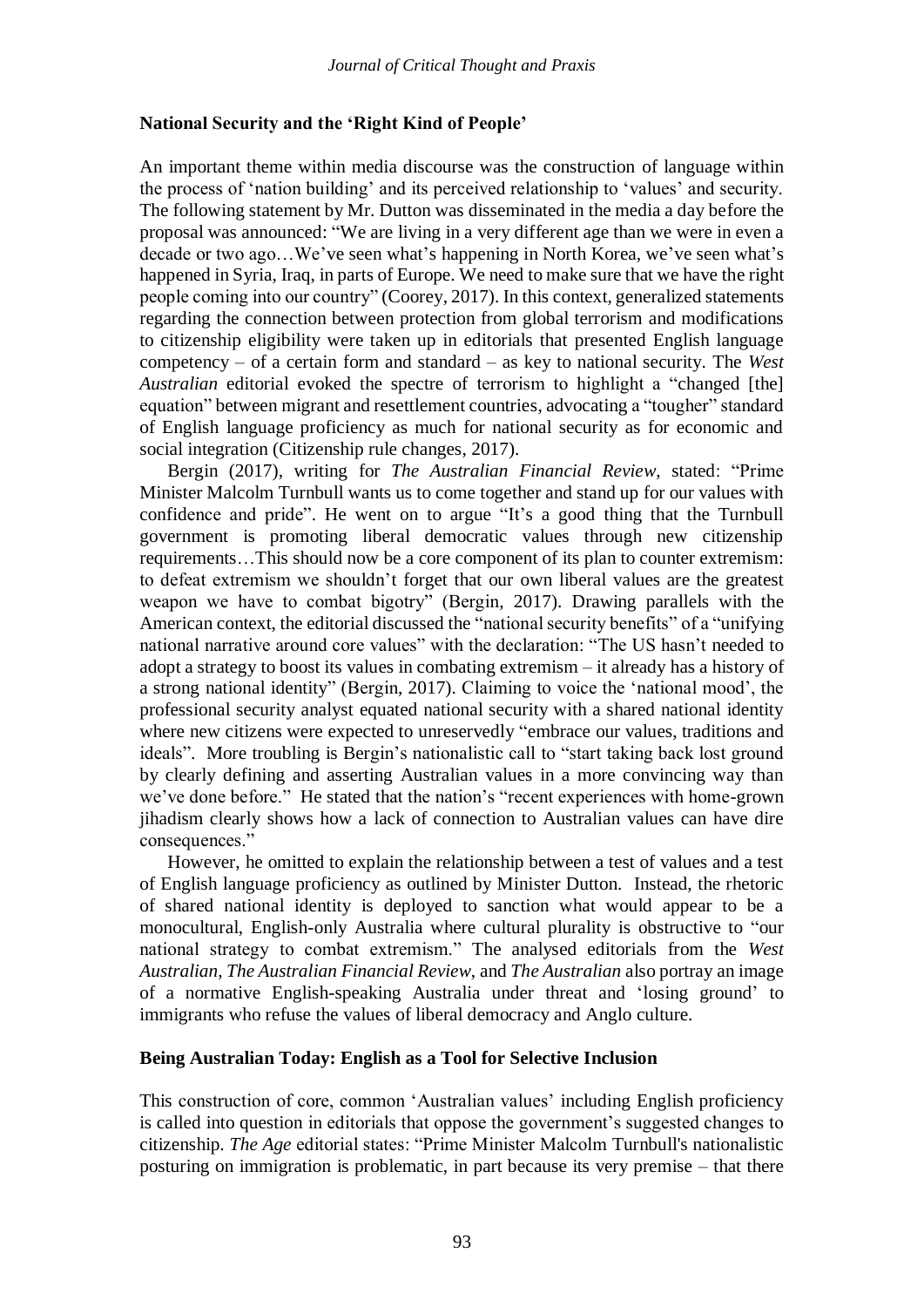are uniquely Australian values - is questionable and potentially divisive" (Struggling Prime Minister, 2017). This editorial describes Australia as "a place that derives so much strength from diversity and acceptance, a place where almost half of us were either born overseas or have at least one parent who was…" (Struggling Prime Minister, 2017). Here the imagined reader is not the monocultural, monolingual Australian targeted in other editorials, and 'Australian values' are redefined as universal "human values" – "not just Australian ones" (Struggling Prime Minister, 2017).

Relatedly, *The Herald Sun* editorial by Nicholas Reece suggests that patriotism is being used to suppress criticism of the government's proposed changes to citizenship. Recalling the interactions between Prime Minister Turnbull and a journalist questioning the citizenship changes, Reece (2017) relayed the Prime Minister's questions: "Are you proud of our Australian values? Are you a proud Australian? Well you should stand up for it. You should stand up for those values and that's what we're doing." Reece suggests that broader debate about the purposes and processes of citizenship is being obstructed by the identification of dissent as 'un-Australian' and/or a failure to assert 'Australian values'. *The Age* editorial also accuses the government of fear-mongering by engendering a "loaded debate blurred by "Australian values". Andrew Clark (2017), writing for *The Australian Financial Review* states: "Official explanations for the changes may take a vague moral high ground tone, but it is no coincidence that they have occurred as public fear about Islamist terrorism, and disquiet about militant Islam in Australia, have increased."

Media commentators who expressed opposition to the Citizenship Bill were far more likely to engage with the complexities of IELTS-based testing and the differential impact on different groups of migrants. Clark's (2017) *Australian Financial Review* editorial drew on the views of educators and refugee advocates to argue that "the new policy will not make much difference to the migration prospects of a highly credentialed IT worker with good English from, say, India or the Philippines. But it will be harder for a Muslim refugee from the Middle East or North Africa with little or no English who applies through official channels".

Henry Sherrell (2017), a Research Officer in the Development Policy Centre at the Australian National University writing for *Inside Story*, provided the following compelling life story: "think about a Sudanese single mother with four children who is illiterate in her own language. To introduce a formal English-language test requiring IELTS 6 is to tell this woman she isn't welcome as an Australian citizen. And if you think this is a handpicked example on the margins of our migration program, Australia granted 1277 "Woman at Risk" visas in 2015-16". Sherrell (2017) also raised concerns regarding the impact on families where children may pass the IELTS-based test more easily than their parents or grandparents – effectively meaning only portions of the family would ever be entitled to citizenship.

These media commentators also examined Liberal Party politicians' claims that Labour ministers were overstating the difficulty of attaining Band 6 IELTS. Announcing that the citizenship test of language would be based on the General IELTS test rather than the Academic version, Mr Dutton asserted that this would offer an easier standard for aspiring citizens. Koziol, (2017a), writing for *The Sydney Morning Herald,* solicited the opinion of world-renowned expert in language assessment, Dr. Catherine Elder of Melbourne University. Also the president of the International Language Testing Association, Elder clarified that while the General and Academic tests of IELTS targeted different types of language proficiency, the Band 6 standard was the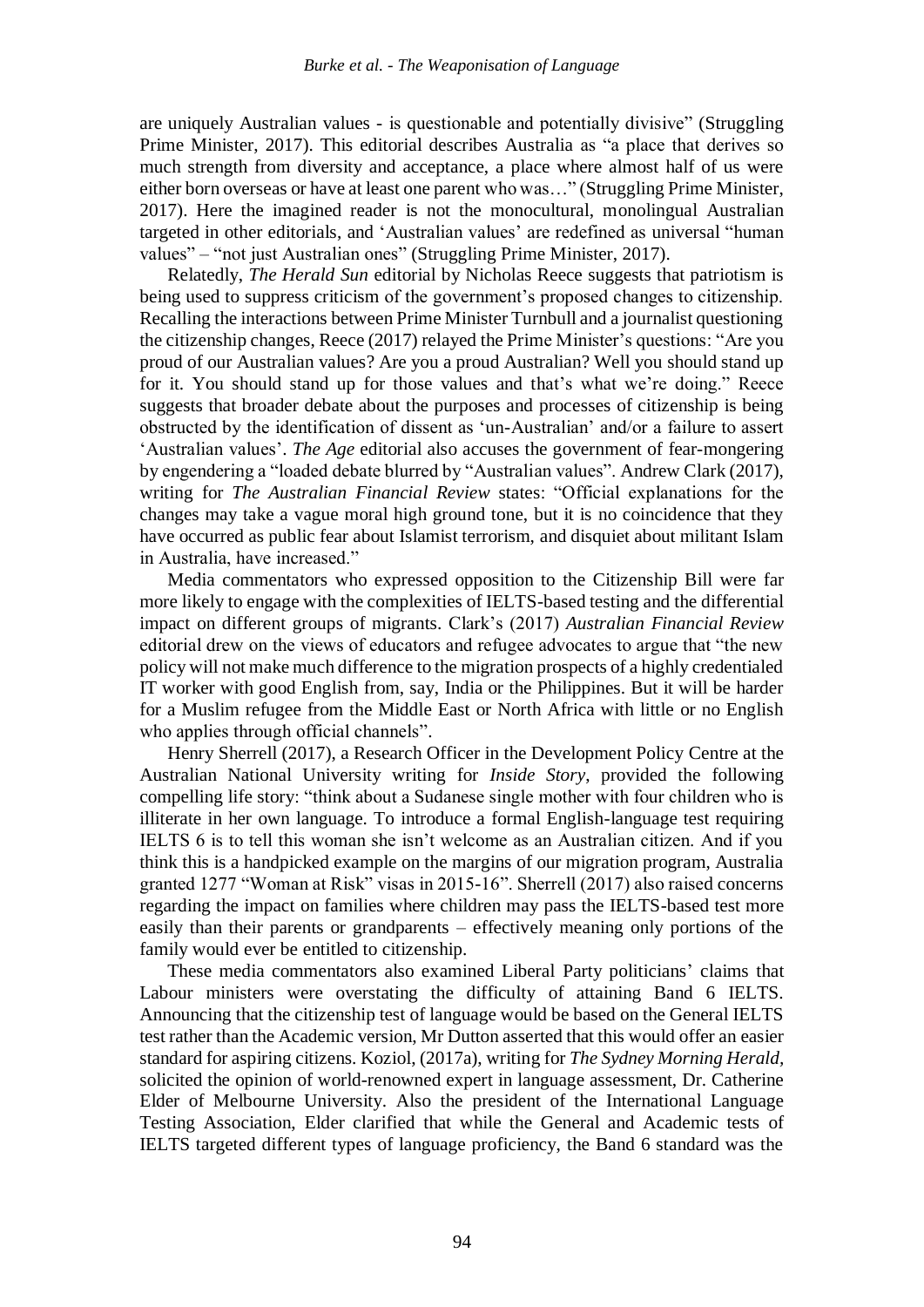same in terms of difficulty. She went on to unequivocally state that neither test was appropriate for determining citizenship eligibility (Koziol, 2017a).

#### **Media Coverage of the Rejection of the Citizenship Bill**

The failure of the Bill to pass in the Senate was reported extensively. However, as previously mentioned, coverage primarily took the form of brief factual articles with no editorial comments or analysis. The description of the event was figuratively nuanced with phrases such as "dying quietly in the Senate" and "quietly killed off" (Koziol, 2017b), as having been "defeated" and "tossed out" of the Senate, with Mr Dutton said to have "suffer[ed]ing a bruising defeat" (McCulloch, 2017) but also "vow[s] ing to fight for [the] citizenship shake-up" (Kelly, 2017). The English language requirement of the ACT was emphasised as the most objectionable element of the Citizenship Bill, and the main reason for its dismissal. This was despite the fact that the Liberal Party offered to lower the required standard of English from 'competent' to 'modest' during eleventh hour negotiations in the Senate. The media relayed claims from politicians opposed to the Bill who suggested its failure was "a great win for multicultural Australia and the thousands of people who have been in limbo since the policy was announced" (McCulloch, 2017). Security concerns, fears about economic development and social cohesion—all issues raised in support of the initial proposal were largely absent from the media coverage of its rejection.

#### **Conclusions**

Citizenship tests have been a focal point of debates about belonging in Australia, Canada, the United States, the United Kingdom, and other European countries where the test is a relatively recent requirement for naturalisation (see; Byrne, 2017; Joppke, 2013; Morrice, 2017; Wright, 2008). A key tension in these contemporary debates is concerned with the balance between unity and diversity (Banks, 2004). Underlying these debates are longstanding assumptions about how identity and belonging work in a postcolonial, Commonwealth country, and more specifically how 'national identity' should be cultivated and maintained. As Buck & Frew (2010) contend, these debates result from the legacy of Australia's colonial history, leaving Australia as a "prisoner of its past"  $(p. 30)$ .

The Australian media texts analysed in this paper reflect competing conceptions of belonging and citizenship. This analysis has shown that calls to introduce an IELTS band six proficiency requirement for citizenship reveal a similar association between privileged forms of language and 'moral character' that underpin the 'Literacy Myth' (Graff, 1981) – the notion that competency in certain forms of English can act as a marker for willingness to 'integrate' (or assimilate) into resettlement contexts. In this way, language proficiency is deployed as a substitute measurement of 'morality' and is a powerful means of exclusion for those who do not possess the linguistic capital privileged by the dominant groups in Australian society, including policy makers and media commentators. However, as Cox (2010) argues, the conflation of citizenship testing, language proficiency requirements and Australian values/Australian identity is "superficial and misleading", speaking more to electoral politics than to determining a potential citizen's values and language proficiency (p. 95). What is clearly missing from this argument is a holistic view of language: one that recognizes the complexities of language learning, the sociocultural terrain in which language is learnt, the distinction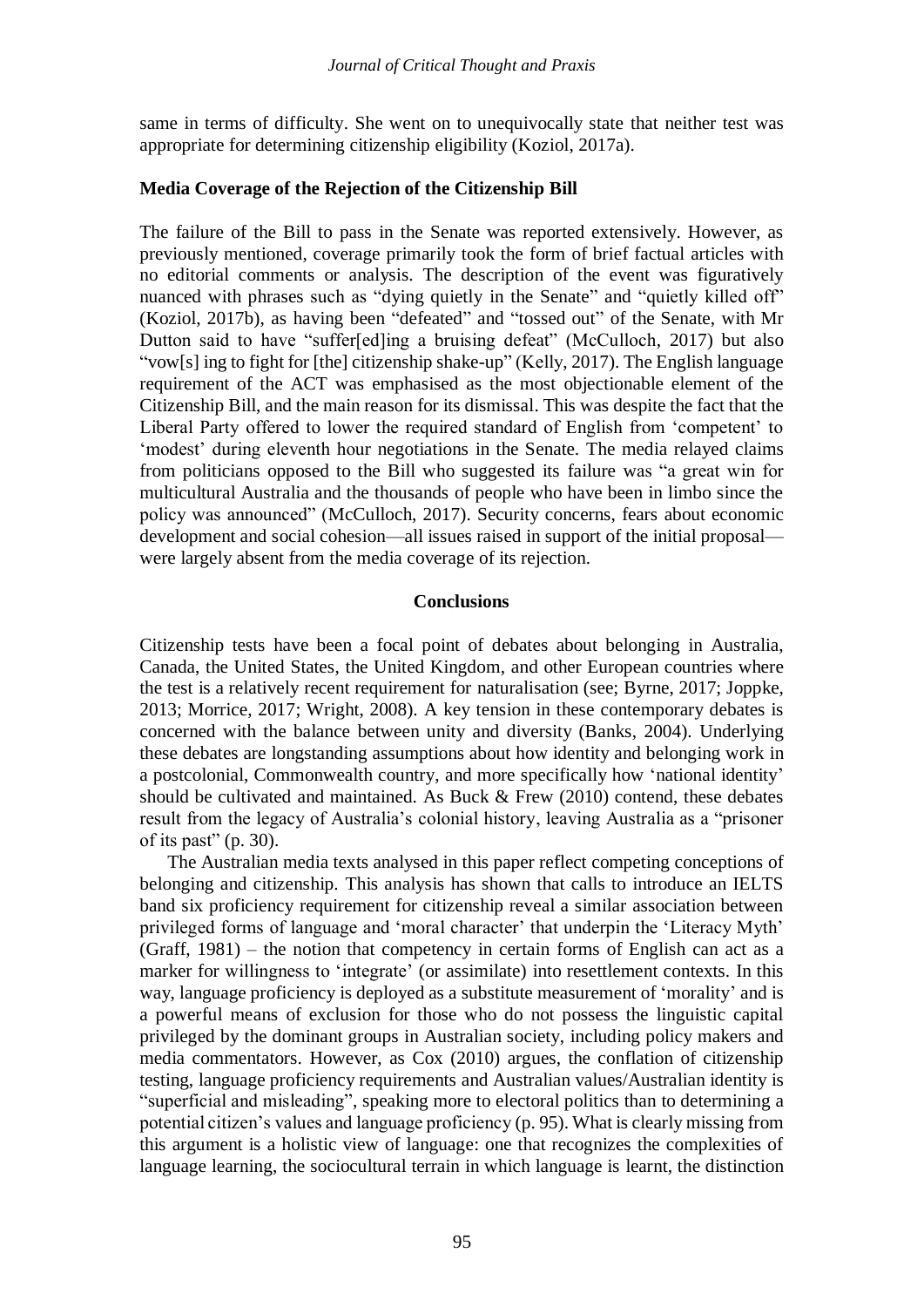between language and literacies, and the production of language in high-stakes testing contexts. Without a nuanced and contexualised understanding of language underpinning these proposed policy changes, there is strong potential for differential citizenship to leave many migrants to remain subjugated, invisibilised and powerless.

Thus, we submit that debates about the level of English language proficiency desirable for new Australian citizens can be seen as a proxy for debates about what it means to be an Australian citizen today. For advocates of the proposed changes to the citizenship test, English language becomes a gatekeeper or sorting mechanism to weed out the 'desirables' from the 'undesirables' on grounds of 'shared values', social cohesion and economic development. From this perspective, elevated English language requirements protect not only Australia's borders and national security, but tacitly safeguard Australia's privileged position as a wealthy country by admitting only those with demonstrated capacity for economic contribution or those who can be trained to do so at relatively low cost, with the commensurate consequence of excluding those whose potential is seen to be inhibited by lower levels of English language proficiency. And yet, as Treganza (2010) cogently argues, "The more political leaders (particularly those of a conservative stripe) feel the need to self-consciously assert Australian values, the more they seem to reinforce the subjectivity and contestability of such values" (p.73).

Ultimately, these perspectives reflect a neoliberal conception of multiculturalism and a differential view of citizenship that advocates social cohesion without the need for economic and social equality and justice. This 'either-or' way of thinking assumes that sociocultural difference can only be dangerous to the existing social order and therefore becoming and being Australian requires applicants to adhere to the sociocultural norms of the dominant, with increasing erosion of formally recognised (in this case linguistic) diversity (Slade, 2010). As our analysis shows, it then becomes possible to offer citizenship based on differentiated linguistic criteria using the logic of being 'efficient' about diversity. It also becomes possible to ignore the racial and faithbased hierarchical contradictions within this logic of efficiency, where on the one hand highly-skilled workers from 'problematic' ethnic backgrounds (e.g. Syrian Muslims) must scale ever rising barriers to naturalisation, while cosmopolitan, transnational migrants transverse national borders and are highly valued as (economic) citizens of the world. As Kymlicka (2004) argues, this group of elites are privileged enough to learn influential world cultures and languages in order to enhance "their economic opportunities and cultural capital in a globalized world". Being multicultural in this sense does not require an understanding and respect for the "histories, identities, and cultures of the groups with whom we share a common state" (Kymlicka, 2004, p. xvi). Under this logic, people seeking asylum and those with refugee experiences from 'problematic' ethnic backgrounds become "disposable" – to borrow the term from Zygmunt Bauman (2000) – with little consideration of the role of wealthy countries in the armed conflicts that render these people homeless and stateless in the first instance.

And yet, a contrasting perspective evident in the media texts analysed in this article is less fearful of the kinds of social change that accompany cultural pluralism. This perspective argues that multiple identity affiliations to domestic and transnational communities, strengthens – not weakens – the Australian national fabric through valuable contributions of language and culture. However, our analysis also shows that a dominant framing of these debates in corporate news media is predicated on conflict between old and new, traditional and modern – ahistorical and binary categories that do little to support the informed and democratic dialogue needed for citizenship.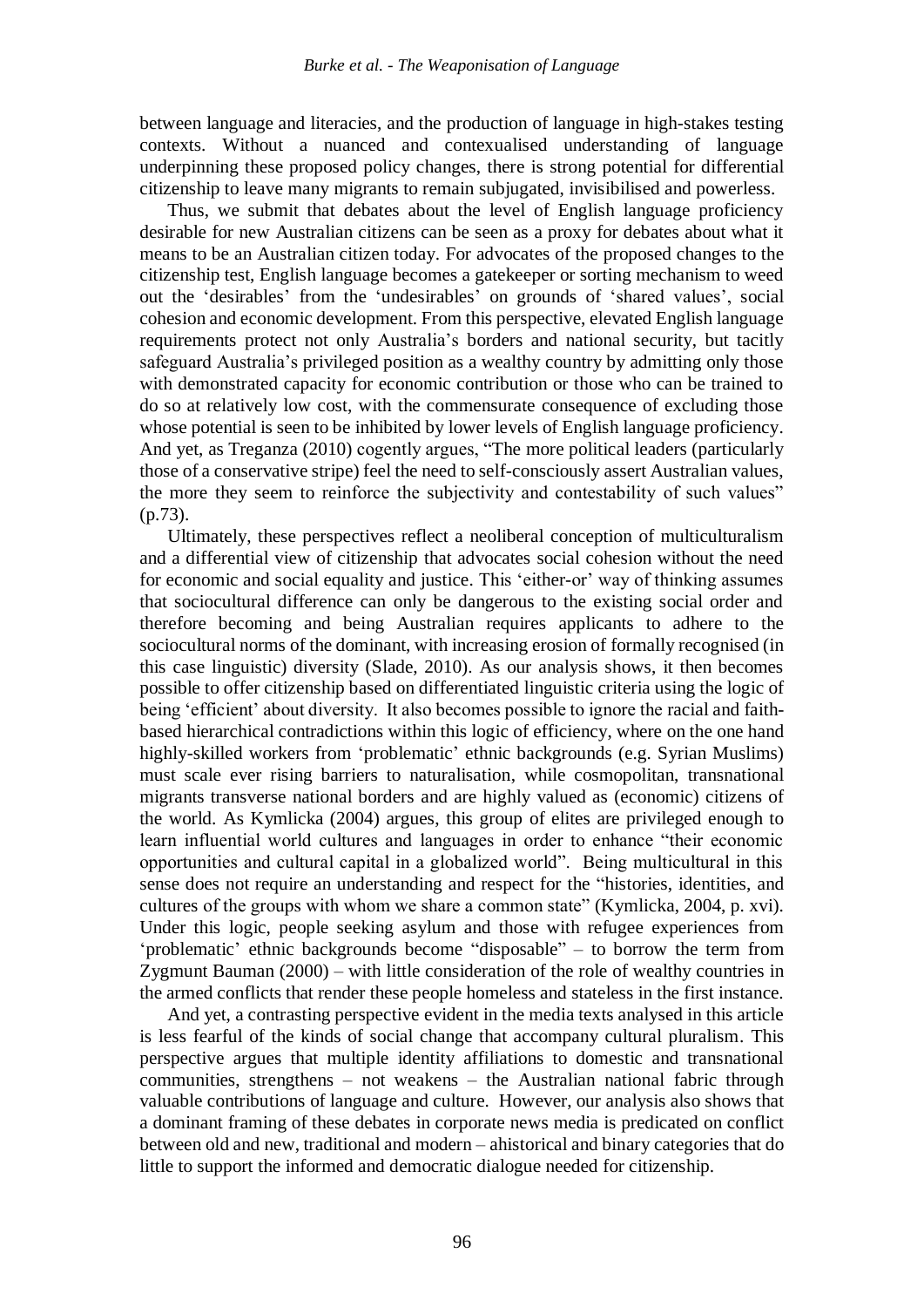To conclude then, the role of language in opening and closing opportunities for citizenship remains contested, and complementary debates about belonging are not just about the value or burden of cultural difference, but are also shaped by economic worldviews. As decades of critical scholarship have shown, neither citizenship nor multiculturalism have ever been simple or inherently inclusive ideas. The increase in transnational migration globally, and the impact of this on wealthy, industrialised nation-states in particular, has arguably intensified historical tensions and contradictions in these ideas. We contend that our analysis of mediatised representations of the proposal for increased language proficiency requirements for Australian citizenship illustrates the dominance of two historical processes on debates about who is 'worthy' of belonging, and what forms of linguistic and cultural capital can demonstrate this worthiness: colonisation and the emergence of the neoliberal global economic and cultural order (Buck & Frew, 2010; Castles, 2017). While current migration policies such as the citizenship test increasingly function to protect the privileges and entitlements of the wealthy nations, we submit that the debate about Australia's citizenship test represents an opportune moment to reimagine a national project that removes proficiency in dominant languages from considerations of citizenship, especially for the most vulnerable amongst us.

### **Author Notes**

*Dr. Rachel Burke* is a Senior Lecturer in the School of Education at the University of Newcastle, Australia. Her research focuses on innovative and praxis-driven mechanisms for learner inclusion and engagement within linguistically and culturally diverse educational contexts. Rachel is involved in a number of programs that focus on improving educational access and outcomes for people with refugee and asylum seeker experiences, with a particular focus on first language maintenance within resettlement contexts.

*Dr. Nisha Thapliyal* is a Lecturer in the School of Education at the University of Newcastle. Her research interests center around historical and contemporary social movements for public education and social justice in India, Brazil and the United States. Her praxis as a researcher and educator has been shaped by critical, feminist, antiracist, indigenous, and postcolonial thinkers and activists.

*Dr. Sally Baker* is a Lecturer in the School of Social Sciences at the University of New South Wales. Her research interests centre on issues of equity and social justice, with current work focused on disrupting deficit thinking around language and literacies in higher education, particularly for culturally and linguistically diverse students and students from refugee backgrounds. Sally is also the Co-Chair of the Refugee Education Special Interest Group, convened by the Refugee Council of Australia and the Multicultural Advocacy Youth Network.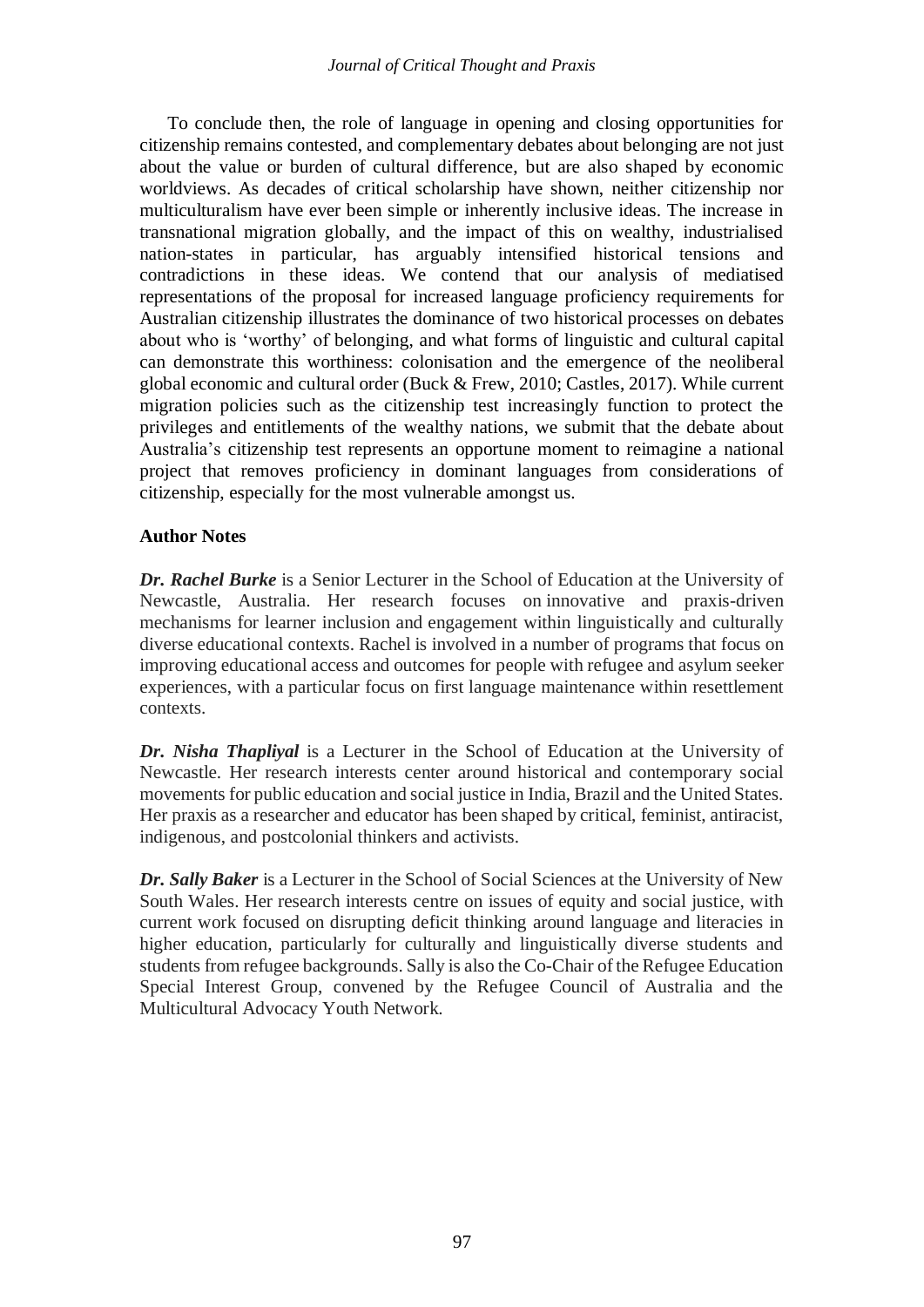#### **References**

- Adams, L., & Kirova, A. (Eds.). (2007). *Global Migration and Education: Schools, Children and Families.* Mahwah, NJ: Lawrence Erlbaum.
- Australian Electoral Commission. (2006). *The Indigenous Vote*. Canberra: National Capital Printers
- Australian Human Rights Commission. (2017). *Submission on the proposed changes to the test for Australian citizenship.* Retrieved from https://rightstalk.humanrights.gov.au/sites/default/files/20170607\_AHRC\_Submission\_Australian
- Australian Institute of Aboriginal and Torres Strait Islander Studies. (n.d.). Aboriginal natives shall not be counted. Retrieved from [https://aiatsis.gov.au/exhibitions/aboriginal-natives-shall-not-be](https://aiatsis.gov.au/exhibitions/aboriginal-natives-shall-not-be-counted)[counted](https://aiatsis.gov.au/exhibitions/aboriginal-natives-shall-not-be-counted)
- Bagnall, R. G. (2010). Citizenship and belonging as a moral imperative for lifelong learning, *International Journal of Lifelong Education*. *29*(4): 449-460
- Banks, J. A. (2004). *Diversity and Citizenship Education: Global Perspectives*. San Francisco: Jossey-Bass.
- Bauman, Z. (2000). *Liquid Modernity.* Polity Press: Oxford.

\_citizenship\_test.pdf

- Benson, S. (2017, 20 April). PM Toughens Citizenship Test. *The Australian*.
- Bergin, A. (2017). Citizenship test reinforces important Australian liberal democratic values. *The Australian Financial Review*. April 26. http://www.afr.com/opinion/citizenship-test-reinforcesimportant-australian-liberal-democratic-values-20170425-gvrwtu
- Bhabba, H.K (1990). *Nation and Narration*. London: Routledge
- Buck, A. & Frew, C. (2010). Citizenship and Language Tests in Australia: Issues of Law and History. In eds. Slade, C. & Mollering, M. *From Migrant to Citizen: Testing Language, Testing Culture, pp.24-*38. Palgrave: London
- Byrne, B. (2017). Testing times: The place of the citizenship test in the UK immigration regime and new citizens' response to it. *Sociology, 51*(2): 323-338.
- Castles, S. (2017). Migration policies are problematic because they are about migration. *Ethnic and Racial Studies, 40*(9): 1538-1543, DOI:10.1080/01419870.2017.1308532
- Castles, S. (2004). Migration, citizenship, and education. In J. A. Banks (Ed.), *Diversity and Citizenship Education: Global Perspectives* (Vol. 1st, pp. 485). San Francisco: Jossey-Bass.
- Clark, A. (2017). Test of citizenship goes against six decades of welcoming migrants. *Australian Financial Review* April 21. http://www.afr.com/news/policy/immigration/test-ofcitizenship-goes-against-six-decades-of-welcoming-migrants-20170420-gvp6jl
- Commonwealth of Australia. (1997). *Bringing Them Home: Report of the National Inquiry into the Separation of Aboriginal and Torres Strait Islander Children from Their Families*. Retrieved from https://www.humanrights.gov.au/sites/default/files/content/pdf/social\_justice/bringing\_them\_home \_report.pdf
- Commonwealth of Australia. (1937). *Initial Conference of Commonwealth and State Aboriginal authorities held at Canberra, 21st to 23rd April, 1937*. Retrieved from National Library of Australia, nla.gov.au/nla.aus-vn118931
- Commonwealth of Australia. (2017). *Australian Citizenship Legislation Amendment (Strengthening the Requirements for Australian Citizenship and Other Measures) Bill 2017*. Retrieved from [http://parlinfo.aph.gov.au/parlInfo/download/legislation/bills/r5914\\_first](http://parlinfo.aph.gov.au/parlInfo/download/legislation/bills/r5914_first-reps/toc_pdf/17130b01.pdf;fileType=application%2Fpdf)[reps/toc\\_pdf/17130b01.pdf;fileType=application%2Fpdf](http://parlinfo.aph.gov.au/parlInfo/download/legislation/bills/r5914_first-reps/toc_pdf/17130b01.pdf;fileType=application%2Fpdf)
- Coorey P. (2017). 'Values' test for would-be Australians: Entry crackdown. *The Australian Financial Review*. April 20.
- Cox, L. (2010). The Value of Values? Debating Identity, Citizenship and Multiculturalism in Contemporary Australia. In eds. Slade, C. & Mollering, M. *From Migrant to Citizen: Testing Language, Testing Culture,* pp.77-97. Palgrave: London
- Department of Immigration and Border Protection (2015). *Australian Citizenship Test Snapshot Report.*  Retrieved from<http://www.border.gov.au/Citizenship/Documents/2014-15-snapshot-report.pdf>

Department of Immigration and Border Protection. (2017). A History of the Department of Immigration: Managing migration to Australia. Retrieved from <https://www.border.gov.au/CorporateInformation/Documents/immigration-history.pdf>

Fairclough, N. (1992). *Critical Language Awareness*. Longman: London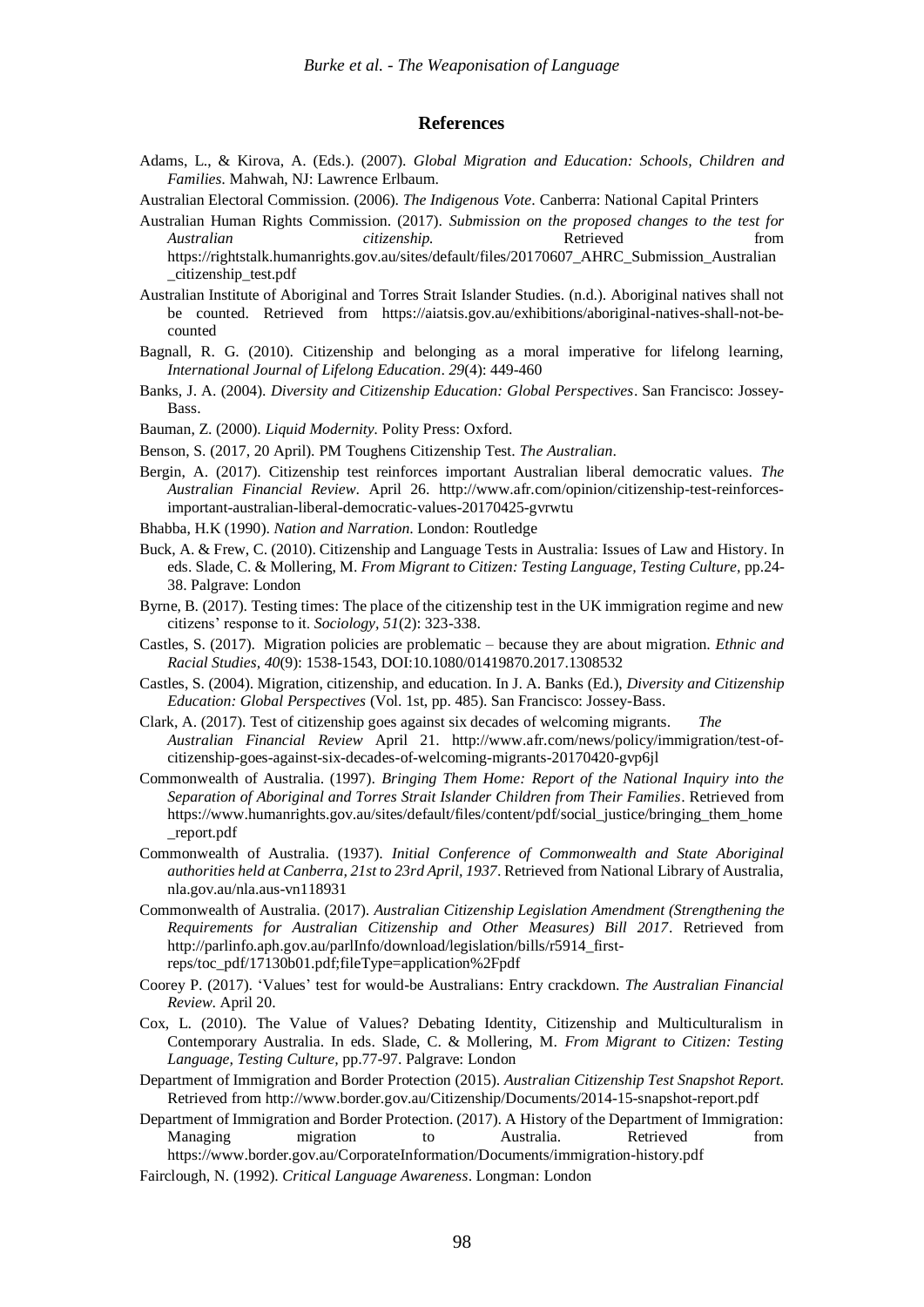Fairclough, N. (1995) *Critical Discourse Analysis*. Longman: London

Fairclough, N. (2003). *Analysing Discourse: Textual Analysis for Social Research.* Routledge: London

- Farrell, A. M. (2006). Transnational displacement of children: an Australian perspective. In L. D. Adams & A. Kirova (Eds.), *Global Migration and Education: Schools, Children and Families* (pp. 203- 218). New Jersey and London: Lawrence Erlbaum Associates, Publishers
- Federation of Ethnic Communities' Council of Australia (2017). Multicultural Australia celebrates scrapping of proposed citizenship legislation. 19 October. http://fecca.org.au/news-events/mediareleases/?month\_num=10&year\_num=2017
- Fierravanti-Wells, C. (April 20, 2017). Media Release: *Changes to the Citizenship Test*. Retrieved from [http://ministers.dfat.gov.au/fierravanti-wells/releases/Pages/2017/cf\\_mr\\_170420.aspx](http://ministers.dfat.gov.au/fierravanti-wells/releases/Pages/2017/cf_mr_170420.aspx)
- Gee, J.P. (1996). *Social Linguistics and Literacies: Ideology in Discourses*. Routledge: New York
- Gerrard, J. (2016). The refugee crisis, non-citizens, border politics and education, *Discourse: Studies in the Cultural Politics of Education,* 38(6): 880-891.
- Goodman, S.W. (2010). Naturalisation Policies in Europe: Exploring Patterns of Inclusion and Exclusion. Florence: EUDO, European Union Institute.
- Graff, H.G. (1981). *Reflections on the History of Literacy: Overview, Critique, and Proposals. Humanities in Society (4):* 303-333
- Herman S., & N. Chomsky. (1994). *Manufacturing Consent*. Vintage: London
- Janks, H. (1997). Critical Discourse Analysis as a research tool. *Discourse: Studies in the Cultural Politics of Education*, 18(3), 329 - 342.
- Joppke, C. (2013). Through the European looking glass: citizenship tests in the USA, Australia, and Canada. *Citizenship Studies, 17*(1), 1-15.
- Jupp, J. (1988). *The Australian People*. Sydney: Angus & Robert.
- Kelly, J. (2017). Peter Dutton vows to fight for citizenship shake-up. *The Australian*. October 19. [http://www.theaustralian.com.au/national-affairs/immigration/peter-dutton-vows-to-fight-for](http://www.theaustralian.com.au/national-affairs/immigration/peter-dutton-vows-to-fight-for-citizenship-shakeup/news-story/be9709f2acf71a83a61293e86486f3d8)[citizenship-shakeup/news-story/be9709f2acf71a83a61293e86486f3d8](http://www.theaustralian.com.au/national-affairs/immigration/peter-dutton-vows-to-fight-for-citizenship-shakeup/news-story/be9709f2acf71a83a61293e86486f3d8)
- Knoch, U., McNamara, T., & Elder, C. (2017). *Submission to the Australian Government Department of Immigration and Border Protection on the discussion paper 'Strengthening the test for the Australian Citizenship'.* Retrieved from **C** [http://arts.unimelb.edu.au/\\_\\_data/assets/pdf\\_file/0005/2388965/LTRC-submission-to-DIBP-on](http://arts.unimelb.edu.au/__data/assets/pdf_file/0005/2388965/LTRC-submission-to-DIBP-on-citizenship-testing-30-May-2017.pdf)[citizenship-testing-30-May-2017.pdf](http://arts.unimelb.edu.au/__data/assets/pdf_file/0005/2388965/LTRC-submission-to-DIBP-on-citizenship-testing-30-May-2017.pdf)
- Koziol, M. (2017a). World expert rebuffs Peter Dutton over English language test 'red herring'. *The Sydney Morning Herald.* June 21. http://www.smh.com.au/federal-politics/political-news/worldexpert-rebuffs-peter-dutton-over-english-language-test-red-herring-20170621-gwvhrv.html
- Koziol, M. (2017b). Peter Dutton's citizenship crackdown quietly killed off by the Senate. *The Sydney Morning Herald.* October 19[. http://www.smh.com.au/federal-politics/political-news/peter-duttons](http://www.smh.com.au/federal-politics/political-news/peter-duttons-citizenship-crackdown-quietly-killed-off-by-the-senate-20171018-gz38zv.html)[citizenship-crackdown-quietly-killed-off-by-the-senate-20171018-gz38zv.html](http://www.smh.com.au/federal-politics/political-news/peter-duttons-citizenship-crackdown-quietly-killed-off-by-the-senate-20171018-gz38zv.html)
- Kymlicka, W. (2004). Preface. In J. A. Banks (Ed.), *Diversity and Citizenship Education: Global Perspectives* (Vol. 1, pp. 485). San Francisco: Jossey-Bass.
- Lankshear, C. & P. L. McLaren. (1993). *Critical Literacy: Politics, Praxis, and the Postmodern.* State University of New York Press: New York:
- Lomawaima, K. T., & McCarty, T. L. (2002). When tribal sovereignty challenges democracy: American Indian education and the democratic ideal. *American Educational Research Journal, 39*(2), 279- 305.
- Manzo, K. (1995). *Creating Boundaries: The Politics of Race and Nation.* Lynne Rienner: London
- McCulloch, D. (2017). Federal Government's citizenship changes defeated in the Senate. *The West Australian*, October 19. https://thewest.com.au/politics/federal-politics/federal-governmentscitizenship-changes-defeated-in-the-senate-ng-b88633682z
- Morrice, L. (2017). British citizenship, gender and migration: the containment of cultural differences and the stratification of belonging, *British Journal of Sociology of Education,* 38(5): 597-607
- No Change in Principle. (1950). *The Sydney Morning Herald*. January 11, 4
- Citizenship test changes uphold Australian values. (2017). *The Australian*. April 21, https://www.theaustralian.com.au/opinion/editorials/citizenship-test-changes-uphold-australianvalues/news-story/39cf38115dac73ec30bbc1ce837bca28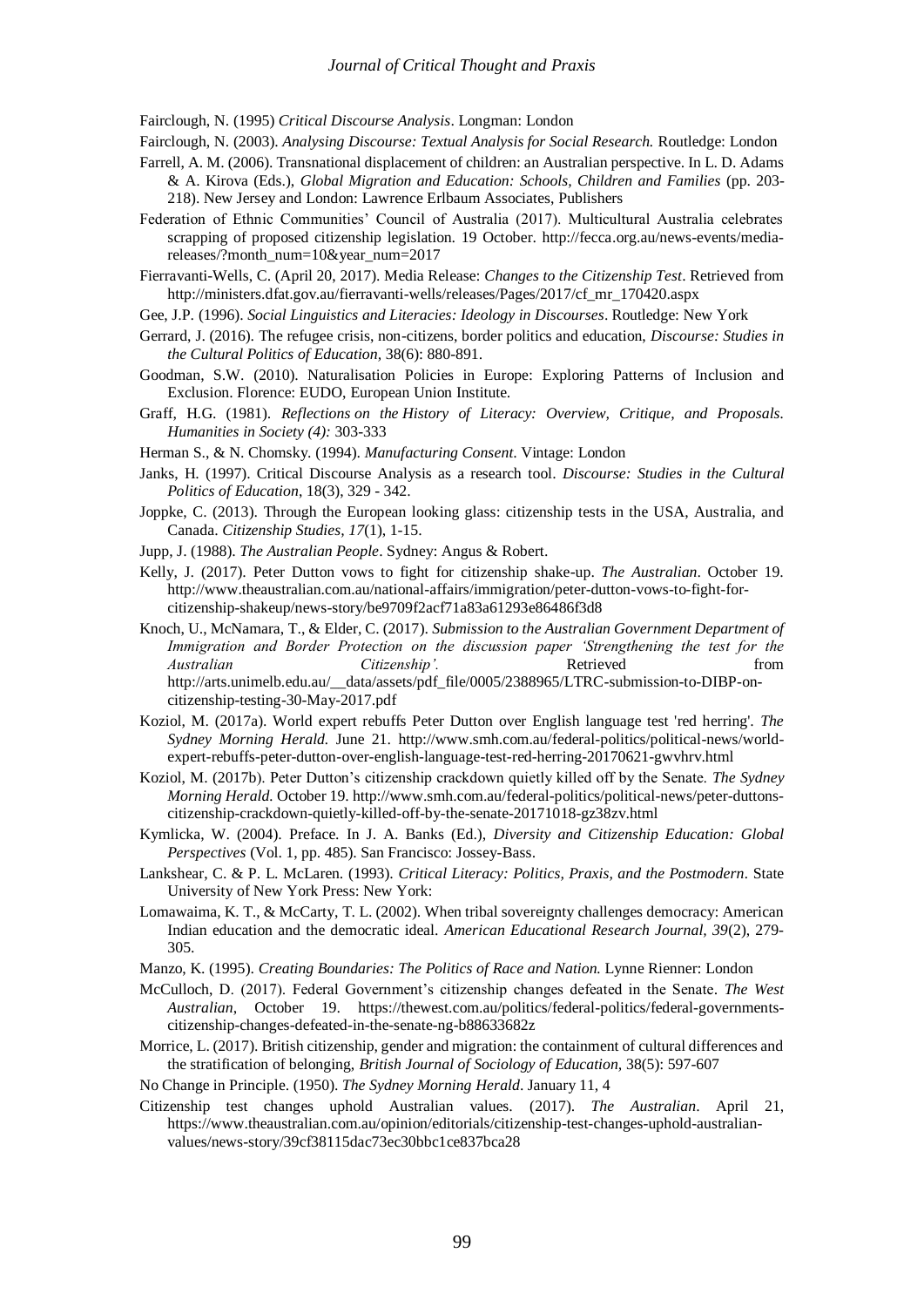- Citizenship rule changes a good way to support Aussie values. (2017). April 21, *The West Australian*, [https://thewest.com.au/opinion/editorials/citizenship-rule-changes-a-good-way-to-support-aussie](https://thewest.com.au/opinion/editorials/citizenship-rule-changes-a-good-way-to-support-aussie-values-ng-b88451424z)[values-ng-b88451424z](https://thewest.com.au/opinion/editorials/citizenship-rule-changes-a-good-way-to-support-aussie-values-ng-b88451424z)
- Struggling Prime Minister Malcom Turnbull Plays Immigration Card. (2017). *The Age*. April 20. https://www.theage.com.au/national/victoria/struggling-prime-minister-malcolm-turnbull-playsimmigration-card-20170420-gvojxj.html
- Reece, N. (2017). New citizenship laws fail three commonsense tests. *The Herald Sun.* April 26. [http://www.heraldsun.com.au/news/opinion/new-citizenship-laws-fail-three-commonsense](http://www.heraldsun.com.au/news/opinion/new-citizenship-laws-fail-three-commonsense-tests/news-story/a892866aa78b72a13a7a05b46ca1493e)[tests/news-story/a892866aa78b72a13a7a05b46ca1493e](http://www.heraldsun.com.au/news/opinion/new-citizenship-laws-fail-three-commonsense-tests/news-story/a892866aa78b72a13a7a05b46ca1493e)
- Refugee Council of Australia. (2015). *Barriers to education for people seeking asylum and refugees on temporary visas.* Retrieved from [https://www.refugeecouncil.org.au/publications/barriers](https://www.refugeecouncil.org.au/publications/barriers-education-seeking-asylum/)[education-seeking-asylum/](https://www.refugeecouncil.org.au/publications/barriers-education-seeking-asylum/)
- Refugee Council of Australia. (2017). *Older refugees have most to lose from citizenship changes.*  Retrieved from [https://www.refugeecouncil.org.au/latest/older-refugees-have-most-to-lose-from](https://www.refugeecouncil.org.au/latest/older-refugees-have-most-to-lose-from-citizenship-changes/)[citizenship-changes/](https://www.refugeecouncil.org.au/latest/older-refugees-have-most-to-lose-from-citizenship-changes/)
- Roberts, M. (2017). Turnbull announces changes to citizenship test. *ABC News*. April 20. <http://www.abc.net.au/news/2017-04-20/turnbull-announces-changes-to-citizenship-test/8456734>
- Sherrel, H. (2017). A new class of migrants: the never-to-be-citizens. *Inside Story*. April 27. <http://insidestory.org.au/a-new-class-of-migrants-the-never-to-be-citizens/>
- Slade, C. (2010). Shifting Landscapes of Citizenship. In eds. Slade, C. & Mollering, M. *From Migrant to Citizen: Testing Language, Testing Culture,* pp.3-23. Palgrave: London
- Stokes G. (1997).*The Politics of Identity in Australia* (pp*.* 145). Cambridge: Cambridge University Press.
- Takaki, R. (2012). *A Different Mirror: A History of Multicultural America (Revised edition)*. eBookIt. com.
- Taylor, G. (2016). A History of Section 127 of the Commonwealth Constitution. *Monash University Law Review:* 42 (1)
- Terry, L.; Naylor, R.; Nguyen, N. & Rizzo, A. (2016). *Not There Yet: An investigation into the Access and Participation of Students from Humanitarian Refugee Backgrounds in the Australian Higher Education System*, National Centre for Student Equity in Higher Education, Perth, WA.
- Theophanous A, (1995). *Understanding Multiculturalism and Australian Identity.* Elikia Books: Melbourne
- Thomas L. & Wareing, S. (1999).*Language, Society & Power*. Routledge: London
- Treganza, I (2010). From Virtues to Values: Conceptions of Australian Citizenship. In eds. Slade, C. & Mollering, M. *From Migrant to Citizen: Testing Language, Testing Culture,* pp.60-76. Palgrave: London
- Turnbull, M. (2016). The truth is our successful multicultural society is built on secure borders. *The Sydney Morning Herald.* May 20. Retrieved from [http://www.smh.com.au/comment/the-truth-is](http://www.smh.com.au/comment/the-truth-is-our-successful-multicultural-society-is-built-on-secure-borders-20160519-goz3ro.html)[our-successful-multicultural-society-is-built-on-secure-borders-20160519-goz3ro.html](http://www.smh.com.au/comment/the-truth-is-our-successful-multicultural-society-is-built-on-secure-borders-20160519-goz3ro.html)
- Turnbull, M, & Dutton, P. (2017). Strengthening the Integrity of Australian Citizenship. Joint Media Release, Retrieved from [https://www.malcolmturnbull.com.au/media/strengthening-the-integrity](https://www.malcolmturnbull.com.au/media/strengthening-the-integrity-of-australian-citizenship)[of-australian-citizenship](https://www.malcolmturnbull.com.au/media/strengthening-the-integrity-of-australian-citizenship)
- UNESCO. (2015). *EFA Global Monitoring Report, Policy Paper 21*. Paris: UNESCO
- United Nations High Commission for Refugees. (2017). *Global Trends: Forced Displacement in 2016*. Retrieved from<http://www.unhcr.org/globaltrends2016/>
- Viviani, N. (1992). *The Abolition of the White Australia Policy: The Immigration Reform Movement Revisited.* Australia-Asia Papers. no. 65. Brisbane: Centre for the Study of Australia-Asia Relations, Griffith University
- Watkins, M., Noble, G. (2013), *Disposed to Learn: Schooling, Ethnicity and the Scholarly Habitus.* Bloomsbury, London & New York
- Wright, S. (2008). Citizenship tests in Europe-editorial introduction. *International Journal on Multicultural Societies, 10*(1), 1-9.
- Zinn, H. (2016). *A People's History of The United States*. Boxtree.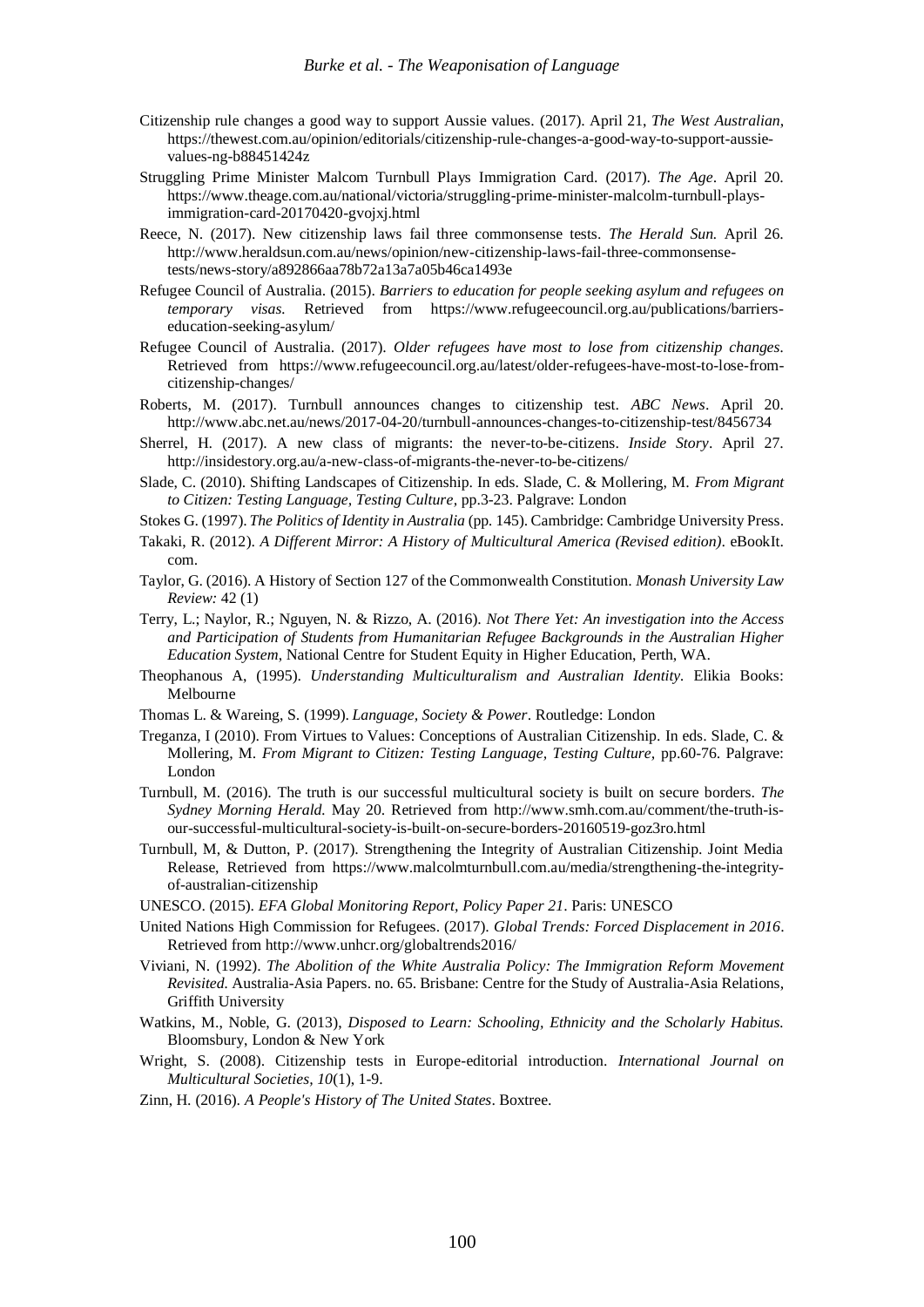| Title                                                                                        | Date              | Publication             | Section           | Author & Affiliation                                                                                                                  |
|----------------------------------------------------------------------------------------------|-------------------|-------------------------|-------------------|---------------------------------------------------------------------------------------------------------------------------------------|
| Struggling<br><b>Prime Minister</b><br>Malcom<br>Turnbull plays<br>immigration<br>card       | April 20,<br>2017 | The Age                 | Editorial/opinion | No Author/NA                                                                                                                          |
| Citizenship test<br>changes<br>uphold<br>Australian<br>values                                | April 21,<br>2017 | The Australian          | Editorial/opinion | No author/NA                                                                                                                          |
| Test of<br>citizenship<br>goes against<br>six decades of<br>welcoming<br>migrants            | April 21,         | The Australian          | Editorial/opinion | Andrew Clark/NA                                                                                                                       |
|                                                                                              | 2017              | Financial               |                   |                                                                                                                                       |
|                                                                                              |                   | Review                  |                   |                                                                                                                                       |
| Citizenship<br>rule changes a<br>good way to<br>support Aussie<br>values                     | April 21,         | The West                | Editorial/opinion | No author/NA                                                                                                                          |
|                                                                                              | 2017              | Australian              |                   |                                                                                                                                       |
| Citizenship test<br>reinforces<br>important<br>Australian<br>liberal<br>democratic<br>values | April 26,         | Australian<br>Financial | Editorial/opinion | Anthony Bergin,<br>senior analyst,                                                                                                    |
|                                                                                              | 2017              | Review                  |                   | <b>Australian Strategic</b><br>Policy Institute and<br><b>Australian National</b><br>University's National<br><b>Security College</b> |
| <b>New</b><br>citizenship<br>laws fail three<br>commonsense<br>tests                         | April 26          | <b>Herald Sun</b>       | Editorial/opinion | Nicolas Reece,<br>Principal Fellow,<br>University of<br>Melbourne and host of<br>Politics HQ on Sky<br><b>News</b>                    |

Table 1: *Texts Selected for Analysis*